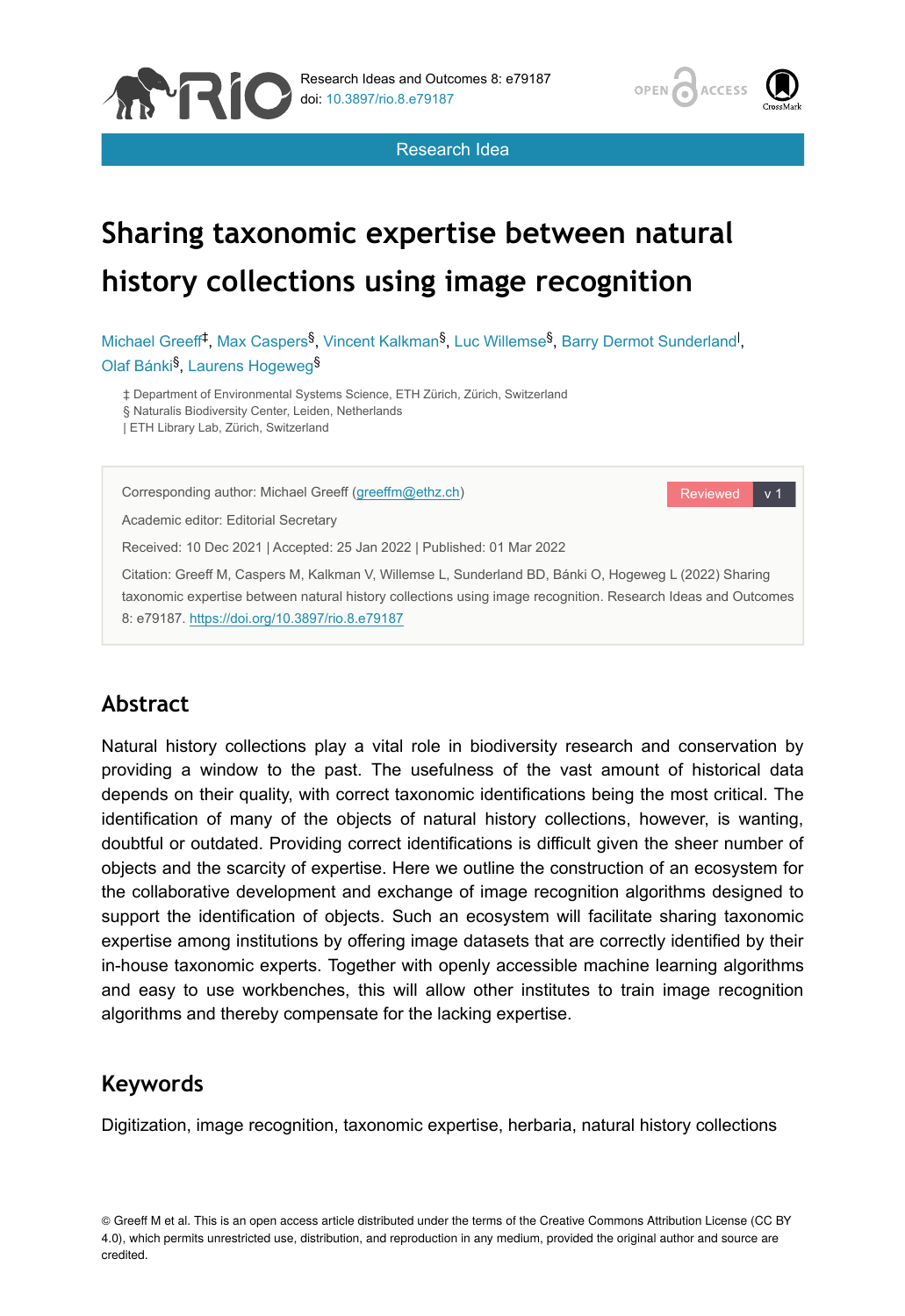## **Overview and background**

Worldwide there are thousands of repositories housing natural history collections ([Hobern](#page-16-0) [et al. 2020](#page-16-0)) which are aggregations of preserved (parts of) biological objects. Repositories range from large national institutes with millions of specimens stored in multistory warehouses to smaller, sometimes privately owned collections. The importance of natural history collections has been highlighted from different angles in numerous papers, editorials or book chapters, for example by [Suarez and Tsutsui \(2004\)](#page-18-0), [Bakker et al.](#page-14-0) (2020), [National Academies of Sciences, Engineering, and Medicine \(2020\)](#page-17-0), or [Raes et al.](#page-18-1) (2020). The primary types housed in these collections together with published descriptions form the foundation of binomial nomenclature, enabling the anchoring of scientific names to verifiable evidence. Natural history collections also form the foundation for taxonomic classification to determine taxonomic units, such as species and higher taxon boundaries and circumscription. The collections themselves become increasingly important as windows to the past which allow us to study the impact of the Anthropocene on biodiversity [\(Meineke et al. 2018](#page-17-1)). The critical role natural history collections play in our society also becomes evident from the steady flow of researchers visiting repositories and the large number of research papers which use natural history collections as a primary source of data with at present nearly three peer-reviewed articles relying on data from the Global Biodiversity Information Facility GBIF being published every day [\(www.gbif.org/literature](http://www.gbif.org/literature-tracking)[tracking\)](http://www.gbif.org/literature-tracking).

## **Taxonomic identifications guarantee collection accessibility**

To make full use of natural history collections, both their physical and digital visibility and accessibility are crucial. Physical accessibility is linked to the degree of management applied to collections (for an overview of collection management levels, see [McGinley](#page-17-2) [\(1993\)](#page-17-2) or [Woodburn et al. \(2019\)\)](#page-19-0). Besides basic requirements such as climatic and sanitary conditions and ensuring minimal risks of damage, key requirements for physical accessibility are the level of identification and a transparent classification system. The Linnaean style scientific name is a key element for both physical access to specimens and online searches in biodiversity related research. Not surprisingly, the scientific name, often through the accepted taxon name, forms the central entity in most data models of biodiversity information systems to which all other information is linked. Because of the crucial role a taxon name plays in providing access to biodiversity related information, the quality of identifications that lead up to a taxon name is, or at least should be, equally important.

In most repositories, collections cover large parts of the biodiversity often from all bioregions of the world. The larger the taxonomic and geographic scope of a collection the more taxonomic expertise and working time is required for its identification. For quite a while, however, there has been a trend for taxonomy to receive less and less attention in the curricula of universities, and positions in public institutions incorporating traditional taxonomy were filled with staff with no or only little taxonomic expertise. This trend, coined the taxonomic impediment ([Hoagland 1996,](#page-16-1) [Hopkins and Freckleton 2002](#page-16-2)), led to a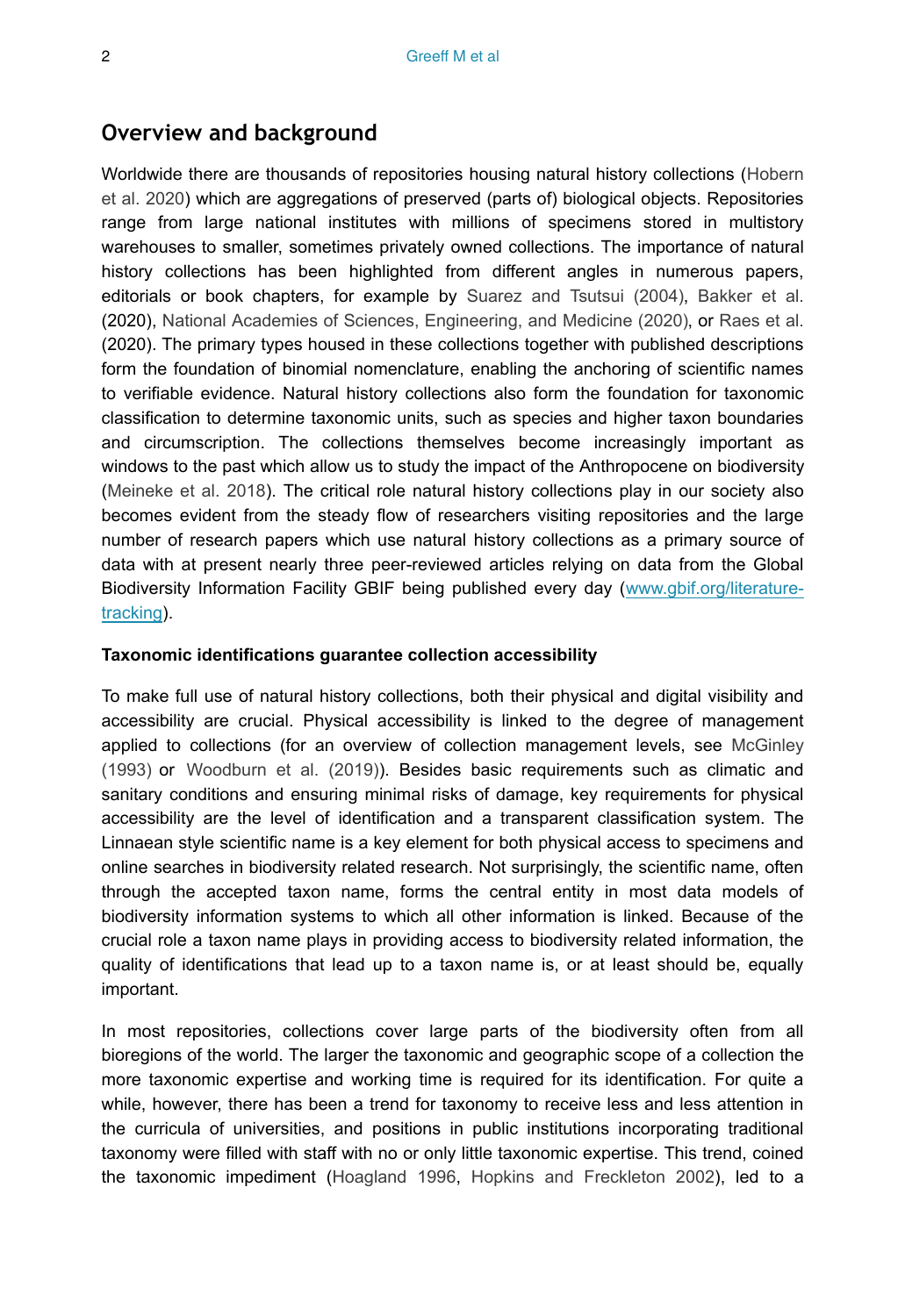diminution of taxonomic expertise available at repositories with natural history collections and a decline in their capacity to properly identify newly acquired specimens and update identification of existing specimens.

Likewise, the degree of digital data capturing not only depends on capacity and funding but to a large degree also on the systematic organization of a collection, which can only be done if specimens have proper taxonomic identifications. In line with this, the Minimum Standard for Digital Specimens (MIDS), which was developed for the Distributed System of Scientific Collections DiSSCo (www.dissco.eu; [Hardisty et al. 2020\)](#page-16-3), considers the taxonomic identification a basic requirement with regard to digitization priorities [\(Hardisty](#page-16-4) [2019](#page-16-4)). Digitizing unidentified specimens seems hardly useful for most biodiversity information usages other than taxonomy itself, and digitizing wrongly identified specimens carries risk. As a result, digitization projects tend to focus on the well-sorted and thus wellknown organisms, thereby neglecting large parts of collections and creating significant shortcomings and biases in our understanding of the past and present biodiversity ([Troudet](#page-19-1) [et al. 2017](#page-19-1)).

#### **Image recognition to the rescue**

As discussed in the previous sections, taxonomic knowledge is distributed very unevenly and resources for taxonomic work are scarce. For many years, there have been calls for collaboration between taxonomists and specialists in artificial intelligence, machine learning, and pattern recognition to develop automated systems capable of conducting high-throughput identification of biological specimens ([Gaston and O'Neill 2004,](#page-15-0) [MacLeod](#page-17-3) [et al. 2010](#page-17-3), [Wäldchen et al. 2018](#page-19-2), [Høye et al. 2021\)](#page-16-5). Once trained, these systems learn to distinguish objects and correctly classify them by deducing rules from a set of training data, analogous to a human brain ([Mitchell 1997\)](#page-17-4). Image recognition is a powerful tool to reduce the manual taxonomic workload and could be part of the solution. In this way, taxonomists will be freed from repetitive work concerning common species and put their expertise to optimal use. By using automated taxonomic identification systems, collections can upscale both their available knowledge and the range of potential staff working in collections, be it paid employees, untrained students or volunteers.

Especially in the context of national and international digitization initiatives such as DiSSCo, the Integrated Digitized Biocollections iDigBio (www.idigbio.org, [Matsunaga et al.](#page-17-5) [2013](#page-17-5)) or the Swiss natural history collections network SwissCollNet ([Frick et al. 2019\)](#page-15-1), millions of images will be created on the one hand, and taxonomic expertise will be necessary on the other hand. The ideal solution would be a machine learning solution capable of identifying all known species of the world at a high accuracy. Existing solutions such as iNaturalist (www.inaturalist.org) or Observation.org (https://waarneming.nl/apps/ obsidentify) are aiming to identify all current living organisms, but they still have a strong bias for certain organismal groups and rely on quality checks by a community of human experts [\(Unger et al. 2020\)](#page-19-3). Collection staff, however, have different needs. They want a solution focused on specimens mounted in a fixed position often already organized in taxonomic groups, for example by class or order, or originating from a geographically limited area. Compared to the current practice of sending specimens to specialists residing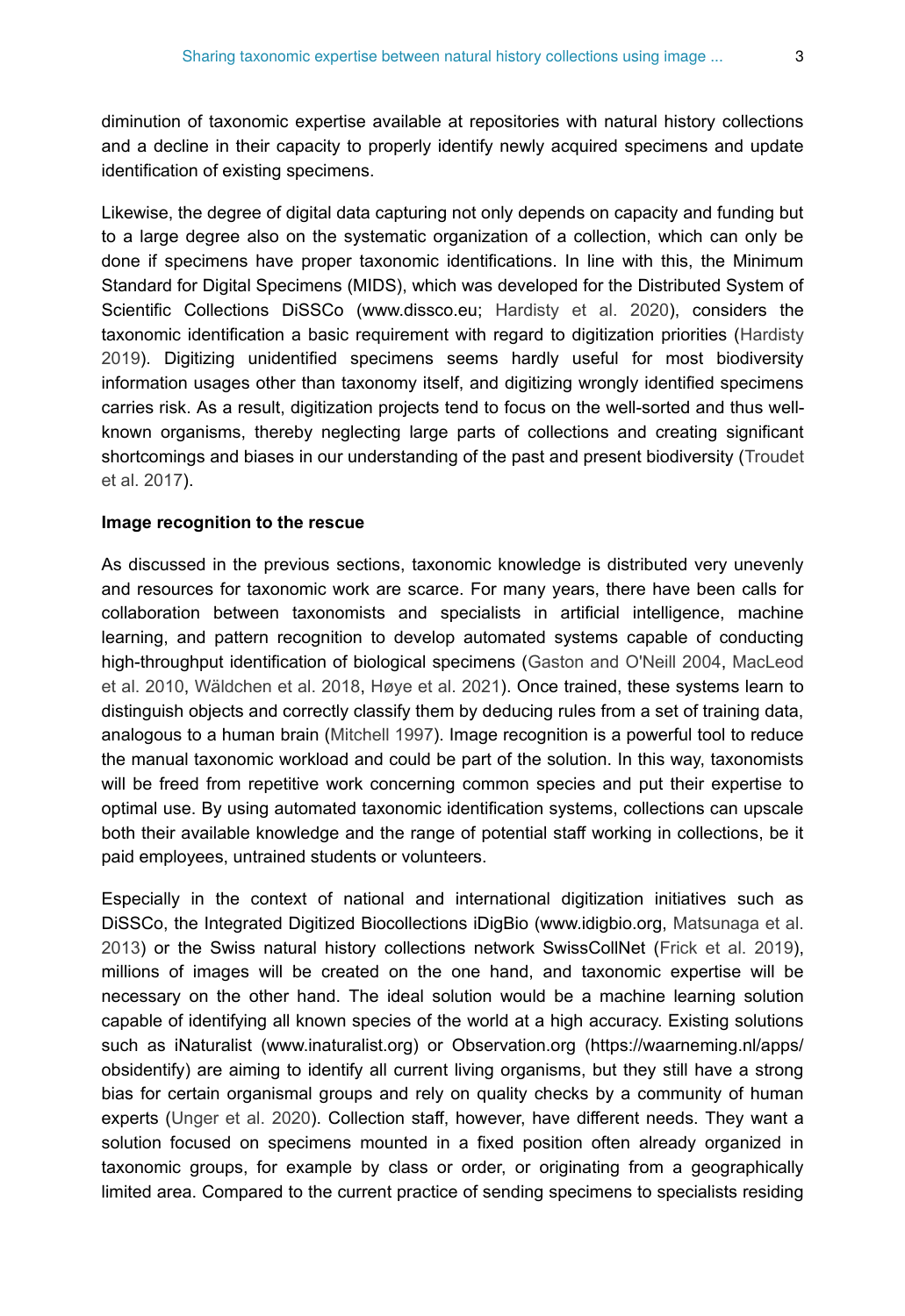in institutes around the world, identification by iNaturalist would already be a much faster solution. Yet, iNaturalist still relies on a community of other users for verification which can delay the final identification by hours or days. For efficient sorting of large numbers of specimens, collection staff therefore need identifications at a very high accuracy and within seconds. In addition, collection staff often face opposite scenarios from uninformed nature lovers in the field: they do not need identifications of the commonly observed taxa, but of taxa that are less prominent in our everyday life, be it because of their lack of "beauty" or their secretive lifestyle, etc. In natural history collections, such taxa might exist in substantial numbers as collectors prefer the rare and hard to find objects. Image recognition tools trained on preferences of the average nature lover can be expected to have a strong bias for the common and to score badly on the groups found in collections [\(Valan 2021](#page-19-4)).

Although machine learning solutions are getting ever more powerful and capable of identifying diverse objects, a single universal machine learning model for all known biological taxa is still technically challenging and costly. As a reasonable solution for the time being, collection staff therefore need machine learning tools focusing on subsets of biodiversity such as organisms from limited geographical areas and/or limited taxonomic groups. For instance, machine learning models have been developed for British ground beetle species [\(Hansen et al. 2019\)](#page-16-6), for Palearctic butterfly species [\(Dhall et al. 2020,](#page-15-2) [Sunderland 2020\)](#page-18-2), or for closely related families of mosses ([Schuettpelz et al. 2017](#page-18-3)). The authors stress that AI solutions are currently still in their initial stages and need to be treated with caution. There are many challenges such as incomplete sets of training data, geographic biases in collections or other defects. Nevertheless, as AI solutions are currently improving at a tremendous rate, the authors believe this is the right time to start integrating AI in collection management procedures and to learn from any initial obstacles.

## **Automated identifications are transparent and reproducible**

Recent studies proved that machine identifications have become almost as accurate as identifications done by human experts in quite a few groups (in benthic macroinvertebrates [\(Ärje et al. 2020](#page-14-1)), in Diptera: Chironomidae (Milošević [et al. 2020\)](#page-17-6), in Diptera and Coleoptera ([Valan et al. 2019](#page-19-5)), in dinoflagellates [\(Culverhouse et al. 2003\)](#page-15-3)). Taxonomic identifications by human experts do not necessarily need to be better than machine identifications. Diverse processes and a wide range of people may be involved in the identification of each specimen in a natural history collection. Given the crucial role correct taxonomic identifications play in providing access in biodiversity related research, one should assume that a transparent evaluation system for identifications exists. Traditionally, the quality of identifications is deduced from the name of the person who performed the identification which is mentioned on an identification label. However, attaching identification labels stating details on the determiner and the taxon is time consuming and often this is omitted rendering the person and the provenance of the identification process obscure. As identifications have been carried out routinely by collection staff ranging from technicians to curators and by visiting naturalists ranging from early-stage novices to world specialists, interpreting the quality of previous identifications is far from easy. A study by [Freitas et al.](#page-15-4) [\(2020\)](#page-15-4) showed more than 23% of the Auchenipteridae fish records in GBIF [\(www.gbif.org;](http://www.gbif.org)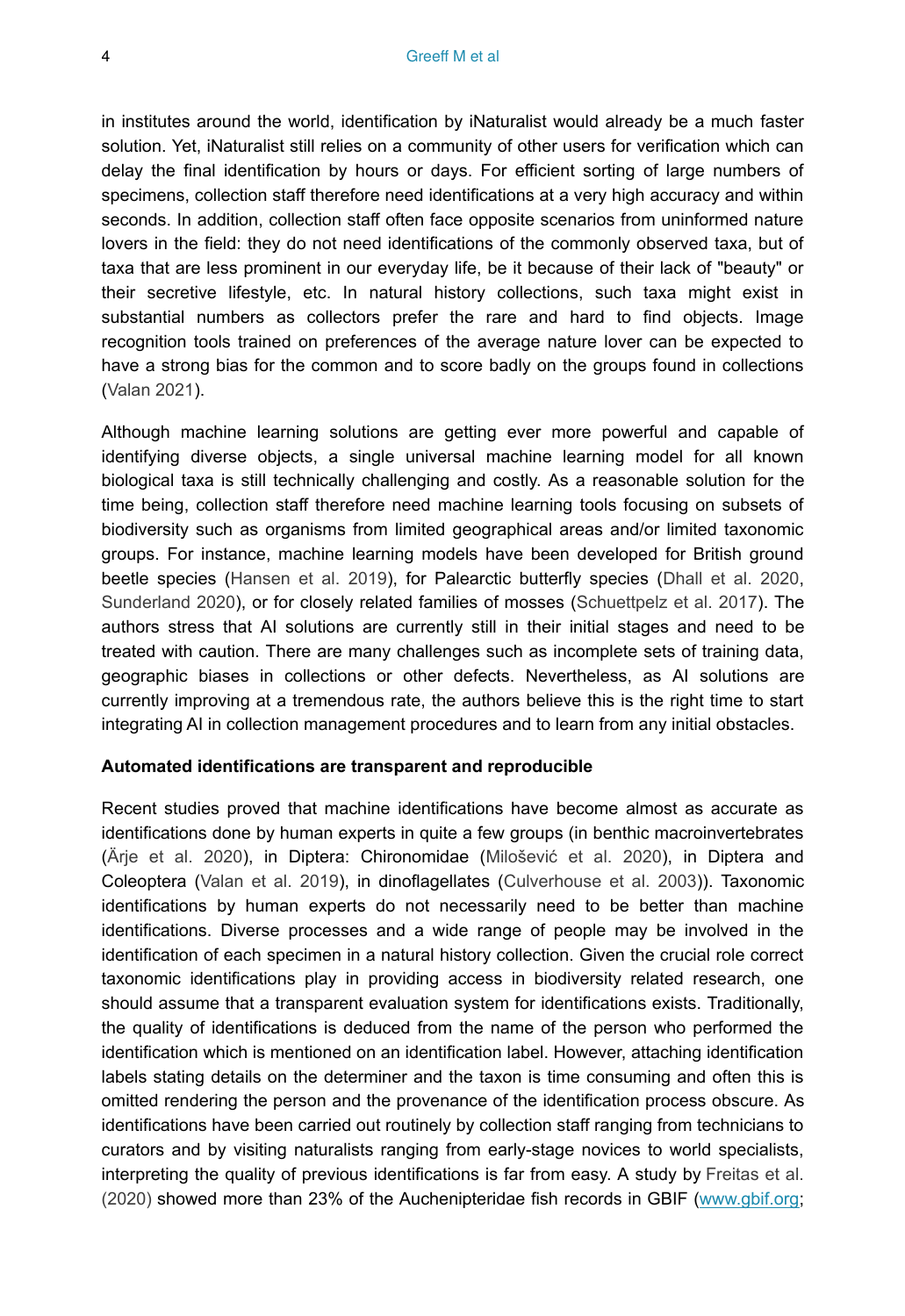[Edwards 2004](#page-15-5)) and in Brazil's SpeciesLink Network (www.splink.org.br) to have inaccurate taxonomic information (this can include everything from outdated information to misidentifications). Similarly, [Goodwin et al. \(2015\)](#page-16-7) evaluated 4,500 specimens of African gingers from 40 herbaria in 21 countries and found 58% of the specimens to have wrong names.

In contrast to identifications done by human experts, machine identifications not only deliver taxonomic names, but also metadata about the probability of the determination, the range of taxa considered, the version of the application, and other parameters. Machine determinations therefore are quantifiable, transparent, and reproducible by anyone (the data management techniques involved fall under the term provenance which help reproduce, trace, assess, understand, and explain models and how they were constructed). As natural history collections data are increasingly used in statistical modeling of environmental changes and large datasets are assembled from different repositories, transparent identifications become ever more important ([Souza et al. 2021\)](#page-18-4).

# **Objectives**

## **An automated image recognition ecosystem**

The authors envision the establishment of a machine learning ecosystem for natural history collections which allows the sharing of existing models, image datasets and know-how between institutions and collection personnel. An avant-garde of a few experienced institutions shall develop the necessary core modules in machine learning, which can easily be re-trained by other institutions to serve their individual needs. This ecosystem should rest on four pillars:

- 1. a central library of machine learning algorithms and associated applications (e.g. mobile apps)
- 2. a central library of available expert validated training datasets, be it the images themselves or simply the information where to find these images
- 3. a digital workbench that allows even inexperienced users to customize existing machine learning solutions to their individual needs
- 4. a user forum for the discussion of problems and the coordination of next steps, for the evaluation, testing and implementation of novel technologies, etc.

## **Deep learning**

**Feature extractor**. Deep learning models ([Szegedy et al. 2015](#page-18-5), [Guo et al. 2016](#page-16-8)), the most popular in machine learning nowadays, consist of several parts, two of which are particularly important in the present context: the feature extraction network (short: feature extractor), which is sometimes also referred to as backbone, and the classifier. Well-known examples of feature extractor networks are VGG ([Simonyan and Zisserman 2014\)](#page-18-6), Inception [\(Szegedy et al. 2016](#page-18-7)) and ResNet ([He et al. 2016](#page-16-9)). The feature extractor is the core of any deep learning model as it recognizes features (properties) in the signal it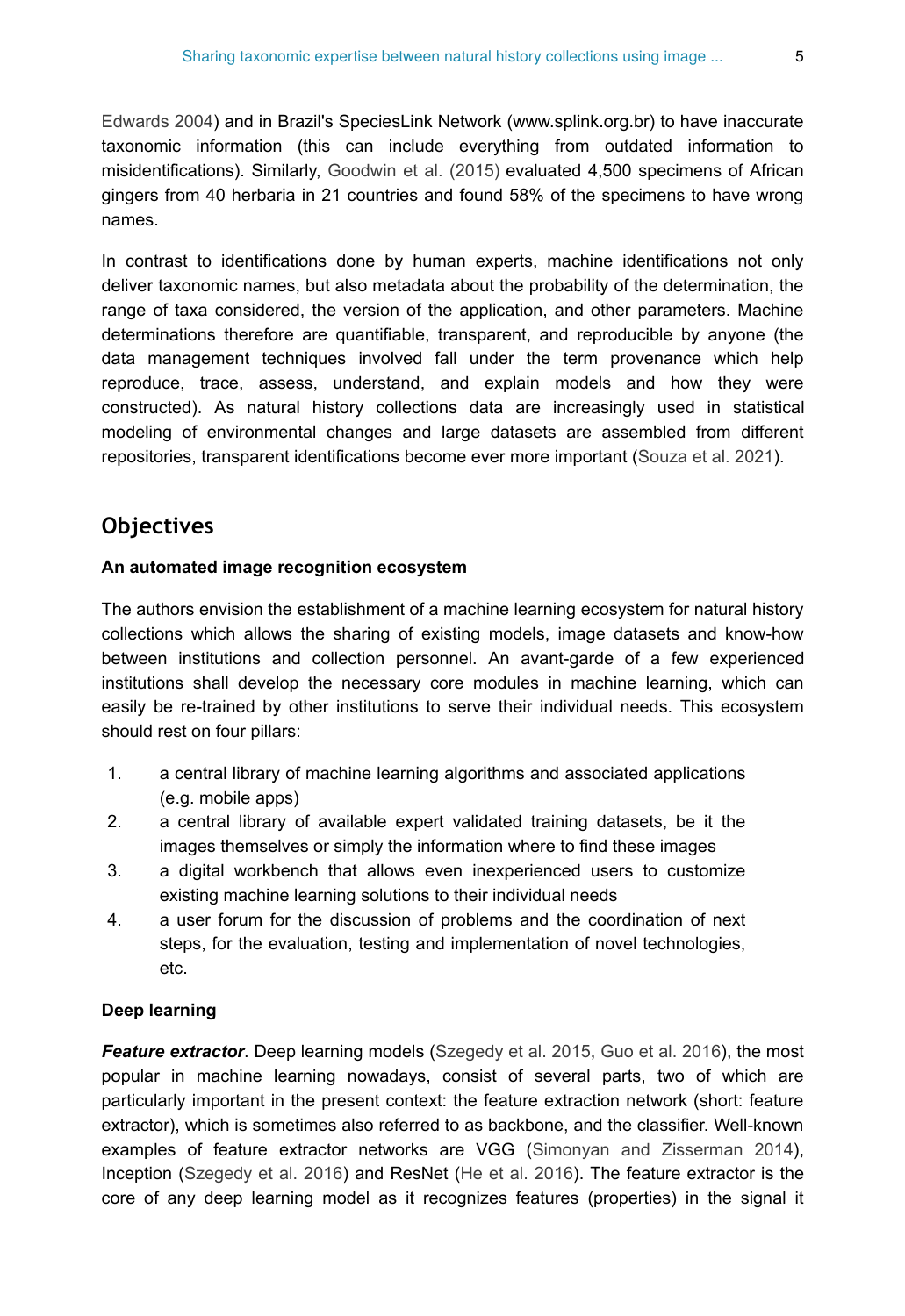analyses. In case of images, the feature extractor would recognize shapes, colors, patterns etc. Feature extractors can readily be adapted to analyze other classes of objects as long as these show similar features ([Tajbakhsh et al. 2016\)](#page-18-8). For instance, a feature extractor trained on images of beetles can be used as well to identify images showing true bugs, cockroaches, and other morphologically similar insects. Feature extractors will therefore rarely be trained de novo, but rather be recycled in various similar contexts. The training of the feature extractor requires expert IT-knowledge, computing facilities and time and is usually done by bioinformaticians at larger institutions. An important development in recent years represents the so-called task-independent feature extractor training, in which also unlabeled images (e.g., images with unknown taxonomy) are used to extract useful features. Learning with unlabeled images is part of the field of unsupervised machine learning. A surge of recent papers [\(Chen et al. 2020](#page-15-6), [Caron et al. 2020](#page-15-7)) have shown that using a large number (billions) of unlabeled images can reduce the number of labeled images needed to achieve high recognition accuracy. This opens the possibility of making use of the large volumes of unlabeled material that are present in museum collections.

*Classifier*. The feature extractor does not relate the resulting categories to explicit human concepts such as animals, plants, or cars. For this, the machine learning model relies on a classifier network, which associates the output of the feature extractor with names and concepts (i.e., "classes"). In the natural history context, for instance, the classifier would associate certain features with a family of plants, a species of beetle etc. Classifiers can be easily (re)trained, with regard to time, computing power and experience of the user (e.g., see [Valan et al. \(2019\)](#page-19-5) for a study in insect recognition). If for example a model existed for the Brassicaceae of Northern America, a simple retraining of the classifier might suffice to adapt this model to the Brassicaceae of Europe. This so-called transfer learning is a central deep learning concept that dramatically speeds up the training of new models and often leads to performance improvements, such as higher identification accuracy ([Yosinski](#page-19-6) [et al. 2014](#page-19-6)).

*Algorithms*. Machine learning models make predictions and are trained in a particular way and with a particular dataset as described above. Using models in practice often involves additional functionality. The complete process from image(s) to identifications can generally be described as an *algorithm*. Besides the models themselves, algorithms contain pre- and post-processing functionality that cannot be easily fitted into the model formalism of a feature extractor and a classifier. An example of pre-processing is explicitly localizing the organism in the picture before identification. Examples of post-processing are combining multiple predictions into one and combining image recognition models with species distribution models.

**Central Library of Algorithms**. To facilitate the exchange of these models and algorithms, the authors suggest setting up a Central Library of Algorithms (Fig. [1\)](#page-6-0). This library would follow open data and open-source policies, provide search functionality, and allow other institutions to use the models for automatic identification after they are made available (deployed) through identification web services. For efficient utilization, the library should offer discovery as well as access and download services, a performant scalable infrastructure, an API (application programming interface) supporting machine to machine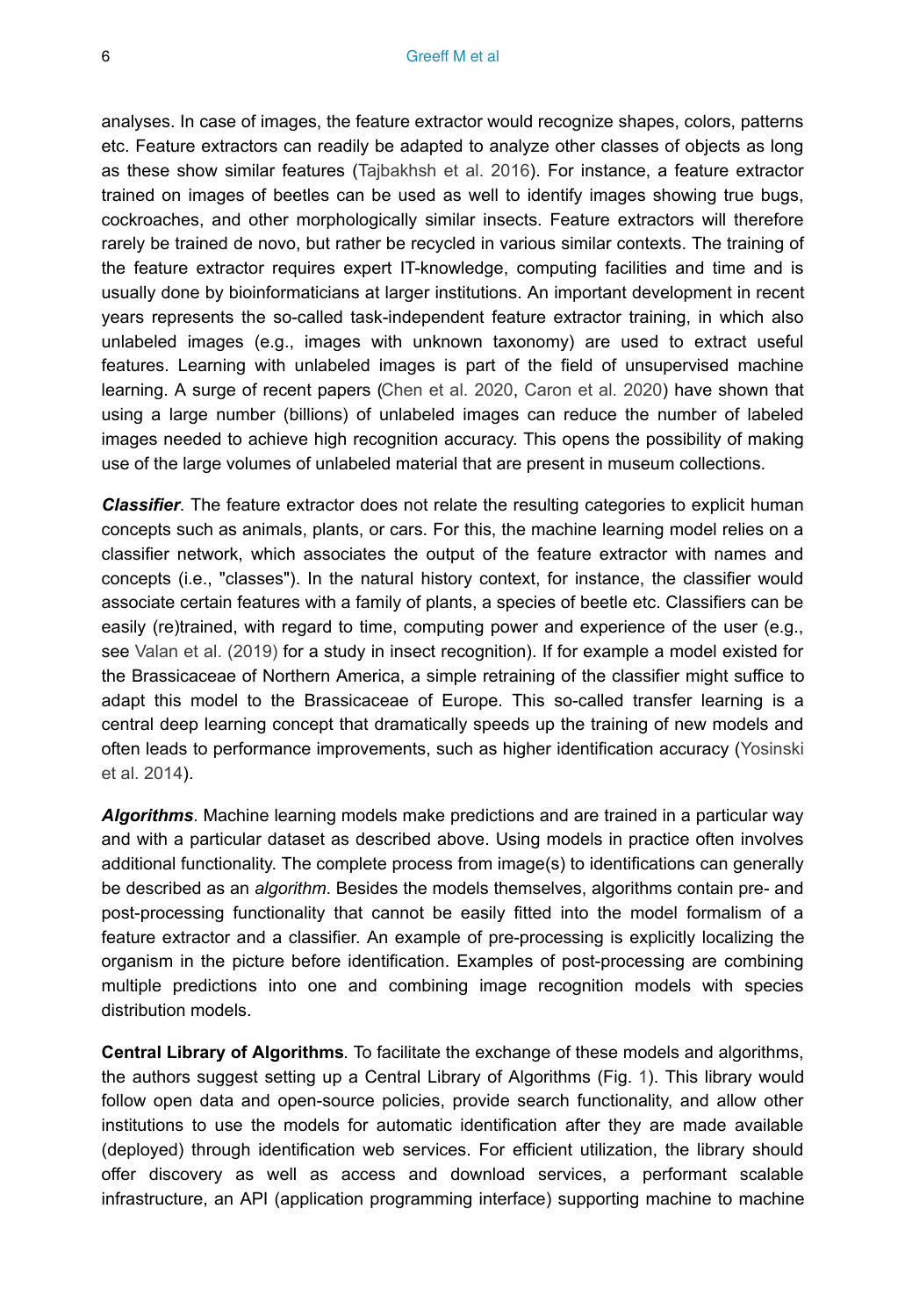communication, and some tracking of use and accreditation services (DOIs). A comparable library or repository has been established under the name BioImage Model Zoo (www.bioimage.io), which offers community driven AI models for the analysis of mostly cellular images. Setting up a leaderboard for best performing feature extractors and algorithms will create an incentive for the generation of better training datasets and for technological improvements. For machine learning models to be useful in the daily collection work, further accompanying applications and web services are necessary, which could be shared on the central library as well. They offer user interfaces to apply the models and allow, for instance, accessing the camera and image gallery of the mobile device, cropping the images, and uploading them to the machine learning model as well as displaying the results.

<span id="page-6-0"></span>

| <u>eas</u>            |                     | <b>Central Library of Algorithms</b> |                                    |     |                                                          |                        |                      |
|-----------------------|---------------------|--------------------------------------|------------------------------------|-----|----------------------------------------------------------|------------------------|----------------------|
|                       |                     | <b>Search Pretrained Models</b>      |                                    |     |                                                          |                        |                      |
|                       |                     | lepidoptera                          |                                    |     | $\left(\begin{matrix} \cdot & \cdot \end{matrix}\right)$ |                        |                      |
| Model<br>architecture | Training<br>dataset | Number<br>of classes                 | Probability<br>Top $1 -$ Top $5 -$ |     | Size                                                     | <b>Trained</b><br>date | Add trained<br>model |
| ResNet50              | butterflies_france  | 60                                   | 80%                                | 91% | 250mb                                                    | Oct/2020               | Add                  |
| EfficientNet-b2       | butterflies_belgium | 41                                   | 74%                                | 86% | 100mb                                                    | May/2020               | Add                  |
| ResNet50              | butterflies_156510  | 560                                  | 71%                                | 78% | 250mb                                                    | Jun/2020               | Add                  |
| ResNet100             | moths_europe        | 760                                  | 67%                                | 81% | 300mb                                                    | Jan/2021               | Add                  |
| vgg16                 | butterflies_italy   | 43                                   | 61%                                | 88% | 80 <sub>mb</sub>                                         | Apr/2019               | Add                  |

## Figure 1. doi

In the Central Library of Algorithms, natural history collection staff will select algorithms (feature extractors, models, etc.) that are most appropriate for the identification of their target organisms and add them to the workbench. The current figure shows a mock-up.

#### **Central Library of Datasets**

Further sharing of taxonomic knowledge would be provided through a Central Library of Datasets. This library would be a system to access a collection of public image datasets for images that are suitable for supporting large-scale centralized training of feature extractors and local training of classifiers at the individual institutions (Fig. [2](#page-7-0)). As in the Central Library of Algorithms, this library should offer various services for users, a scalable infrastructure with interfaces and tracking functionalities. For biodiversity images, datasets may be found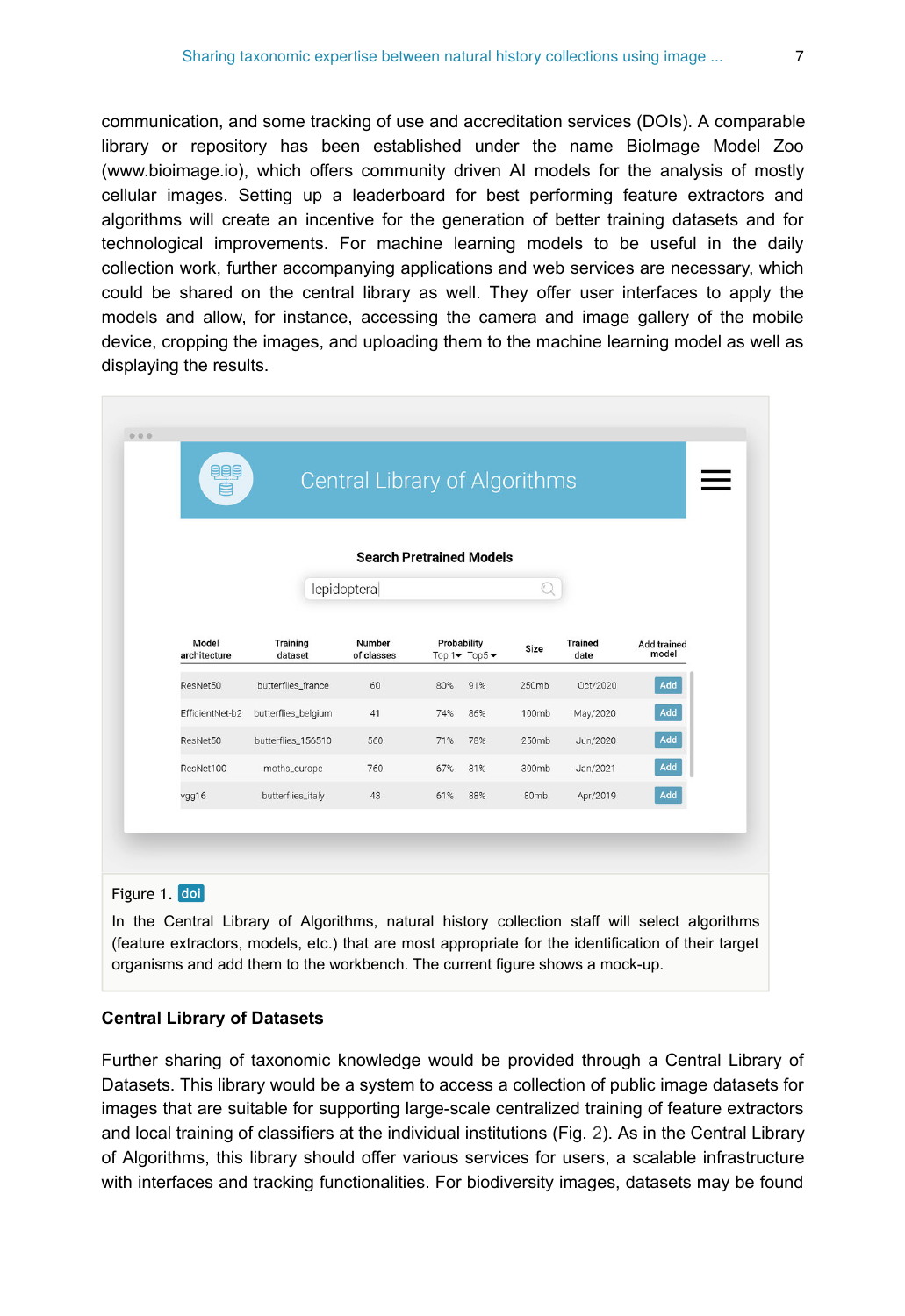on GBIF and/or iDigBio. Repositories with a more general focus might be the Research Data Alliance [\(Parsons 2013](#page-18-9)) or the European Open Science Cloud [\(www.eosc-portal.eu\)](http://www.eosc-portal.eu). In the area of machine learning, the online community of data scientists often share their datasets on Kaggle ([www.kaggle.com](http://www.kaggle.com)). With so many collections digitizing their holdings worldwide, the number of images of specimens is growing at an impressive rate ([Tegelberg](#page-19-7) [et al. 2014\)](#page-19-7). However, not all images are appropriate for training as many collections digitize their holdings without prior verification of the taxonomic identifications. Using these images could decrease the quality of the model but can still be used in unsupervised learning [\(Chen et al. 2020](#page-15-6), [Caron et al. 2020](#page-15-7)). The authors therefore suggest establishing a Central Library of Datasets to access specimen images with high confidence identifications.

<span id="page-7-0"></span>

#### Figure 2. doi

In the Central Library of Datasets, natural history collection staff will find correctly identified images of their target organisms and download the data for training of an individually customized classifier (photos: Lepidoptera by Entomological Collection of ETH Zürich; Orthoptera by Naturalis Biodiversity Center; Brassicaceae by United Herbaria Z+ZT, ZT-00164967, ZT-00167494, ZT-00171530, CC BY-SA 4.0). The current figure shows a mockup.

The uploaded images shall be collected in a dataset, in this context defined as a fixed curated list of images with additional metadata such as the name of the taxon, geographic coordinates and information on the probability of the identification. The Central Library of Datasets will reference existing public datasets such as GBIF and/or iDigBio. Over time, this can encourage collection staff and collection users to generate and publish their own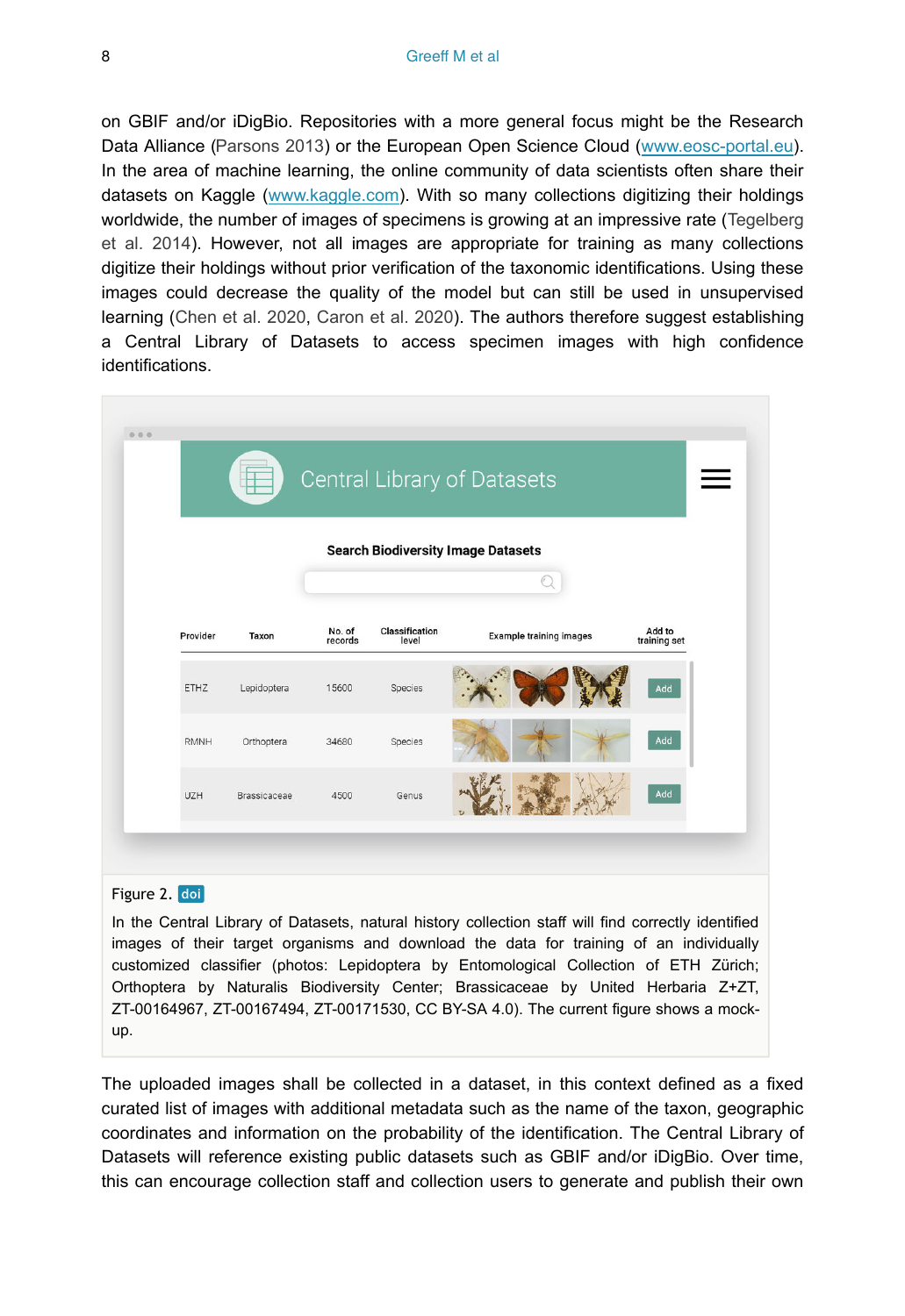datasets on public portals, possibly remedying biases and shortcomings in existing datasets (this could be done as 'data papers', see [Chavan and Penev \(2011\)](#page-15-8)or [Costello et](#page-15-9) [al. \(2013\)\)](#page-15-9). To this end, it is necessary that relevant criteria for images to qualify for training data are defined. At the BioDiversity Next conference in Leiden in 2019 for instance, the association 'Biodiversity Information Standards TDWG' ([www.tdwg.org\)](http://www.tdwg.org) initiated the discussion on establishing a 'Deep Learning Standards Interest Group', which could take over this task. In general, the generation of interoperable training datasets will be greatly facilitated if collections start to adopt standards in all areas. The new Catalogue of Life, for example, aims to provide an authoritative nomenclature and taxonomic foundation that could function as a clearinghouse covering all scientific names of biological taxa worldwide and allows for seamless data exchange between institutions following this standard [\(www.catalogueoflife.org](http://www.catalogueoflife.org), [Bánki et al. 2018](#page-15-10)). With regard to the accuracy of taxonomic metadata, the quality of initial identifications done by human experts will be relevant. The quantification of expert knowledge as suggested by [Caley et al. \(2013\)](#page-15-11) could prove to be a feasible solution and be used for algorithms that aggregate information and annotations [\(Simpson and Roberts 2015\)](#page-18-10) or simply as part of one single set of criteria to define the confidence level of identifications.

## **Digital workbench**

Retraining an existing model to a new group of organisms is easy – for IT specialists. The average collection manager would most likely struggle with the necessary procedures. The authors therefore propose the establishment of a digital workbench for machine learning (e.g., Google AutoML, Microsoft Azure), which allows non-experts to curate datasets (e.g., completing taxonomic or geographic information) and retrain existing models for their individual purposes. Ideally, the workbench should have a graphical user interface. Users could import existing feature extractors and further algorithms from the Central Library of Algorithms, and training data from the Central Library of Datasets (Fig. [3\)](#page-9-0). The training of the model could be started with a few clicks, and in the end the workbench would provide a standardized evaluation of the new model informing about the accuracy and about further relevant performance indicators. When the performance is sufficient, the collection manager imports the algorithm into a mobile app or a web service, and finally may even publish it again to the Central Library of Algorithms for others to use.

## **User forum**

Critical readers might consider this vision too idealistic. And it is true, for everything to work properly, many prerequisites just need to be right: a feature extractor needs to be available, appropriate images need to exist, the workbench and the applications need to work flawlessly. The authors therefore propose a further measure: the establishment of a user forum. On this forum, users can post their wishes, discuss shortcomings, and interact with more experienced institutions and providers of machine learning solutions. The user forum should thus serve as a marketplace where collection managers search for technological expertise and assistance and in return offer image datasets and taxonomic expertise. As a result, this user forum should guarantee that over time well identified image datasets and machine learning models become available for most groups of organisms, as well those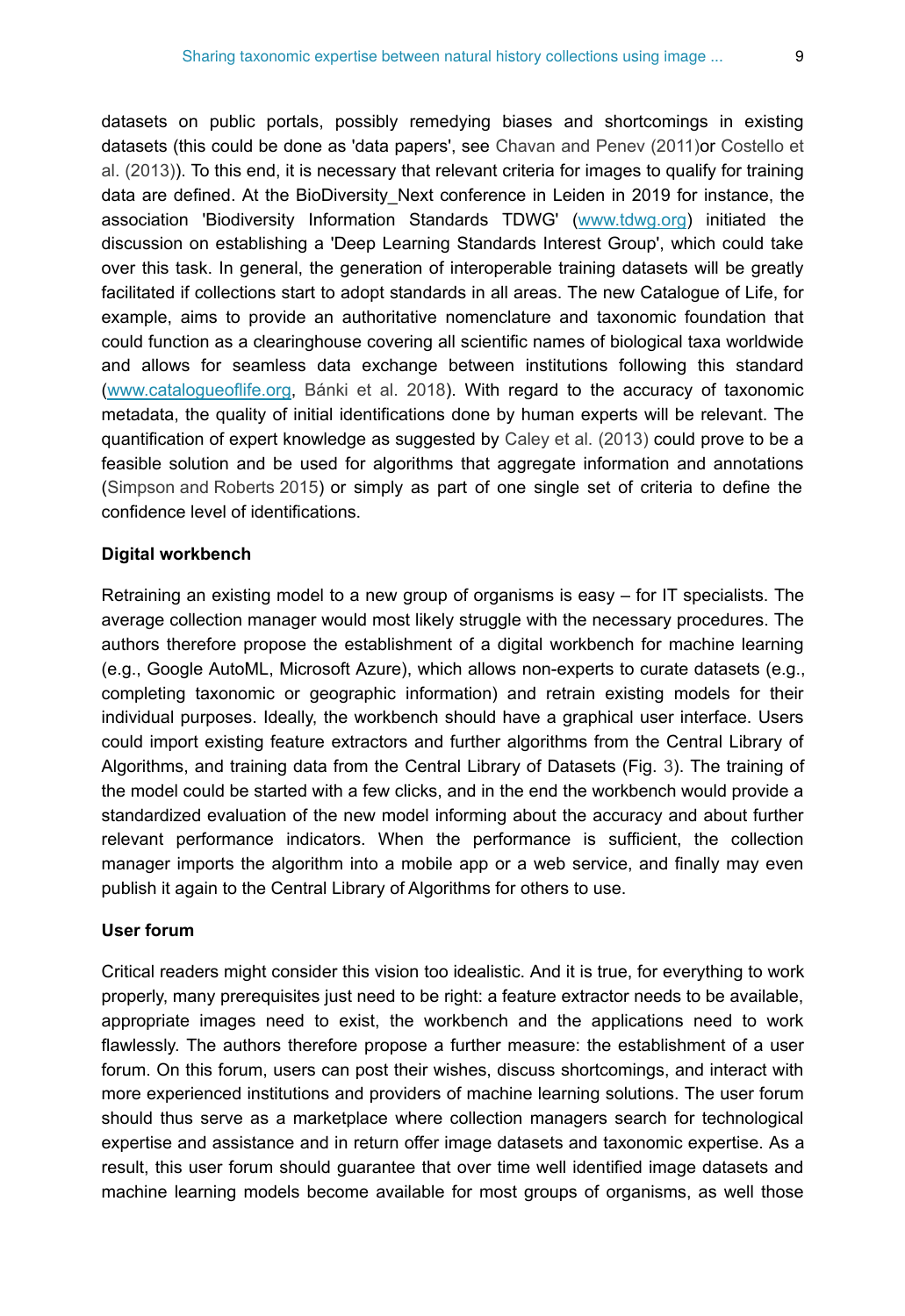that have been neglected so far. In addition, this will be the place to discuss and find strategies for shortcomings of the AI solutions related to inherent collection biases, be they geographical, cultural, taxonomical or other.

<span id="page-9-0"></span>

#### Figure 3. doi

Sharing of taxonomic knowledge between institutes. (1) Each algorithm contains two basic components: the feature extractor and the classifier. (2) The Central Library of Datasets allows the user to browse through all available images of collection objects; (3) based on all available images, a regularly updated central feature extractor is created and published; (4) custom made algorithms can relatively easily be created by building a classifier based on a selection of taxa from the central library and combining this with the central feature extractor; (5) newly created algorithms together with their metadata (probability & information on content) are published through a web service in the Central Library of Algorithms (6) and can be used through the Identification web services (API) either for batch processing of images or through a mobile app. Models can be easily extended by other institutions by combining data sources (7).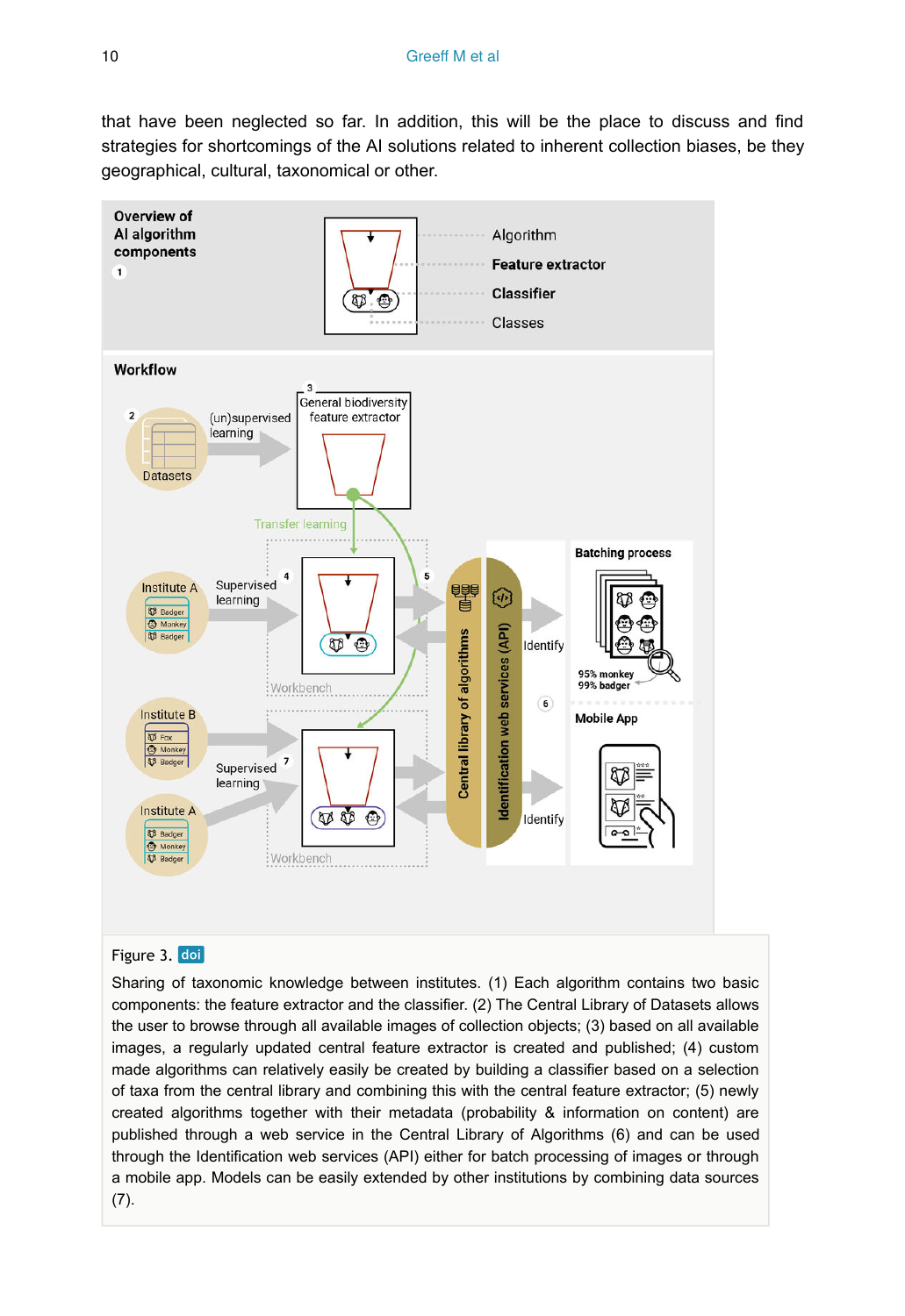# **Use Cases**

**Accessing unsorted collection holdings**. Most collections accumulate considerable holdings of biological specimens which remain unidentified due to a lack of time or inhouse taxonomic expertise. These specimens may be stored as singletons or as groups in boxes, either preliminarily sorted by higher taxonomic groupings (order, family) or by geographic region, or they may be completely mixed. In recent years, especially larger institutions have therefore started to database their holdings at the storage unit level (i.e., by the units in which specimens are stored, like drawers, jars, or boxes). In insect collections, for instance, whole drawers are being imaged and published online to be browsed through by the entomological community [\(Olsen 2015,](#page-18-11) [Mantle et al. 2012\)](#page-17-7). In this setting, machine learning applications could follow the image capturing step by splitting the image into segments, each of which features an individual specimen (Fig. [4](#page-10-0)).



#### <span id="page-10-0"></span>**Identification of specimens**

## Figure 4. doi

Algorithms recognize and number individual specimens in a drawer of unsorted items. The insect drawer is from the Oxford University Museum of Natural History. The current figure shows a mock-up.

Machine learning applications would then recognize the taxonomic identity of each specimen (Table [1\)](#page-11-0). And finally, the collection staff can add this information to the corresponding specimen on the image, either physically using identification labels and/or digitally in the object level registration. As a result, users will be able to search for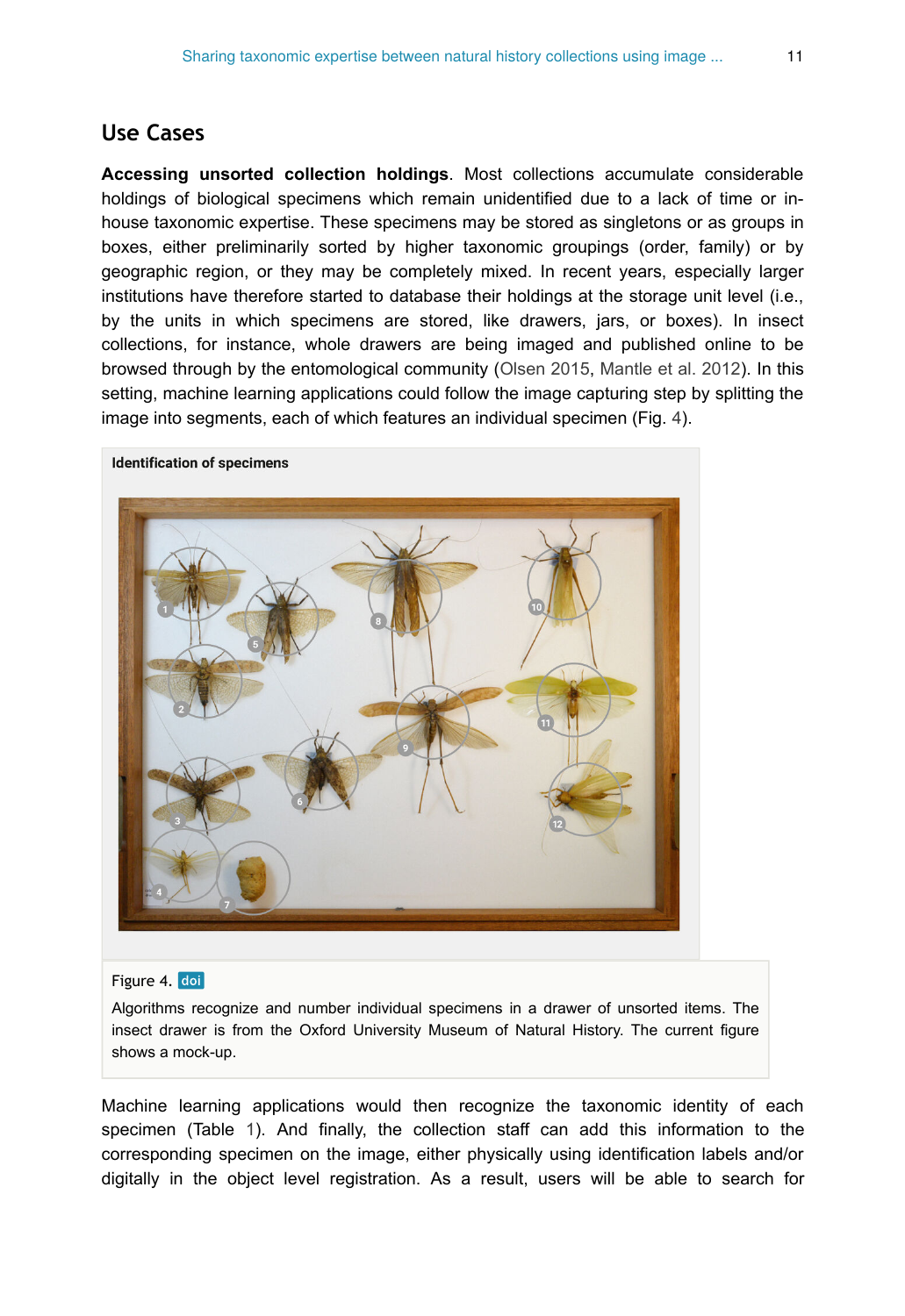taxonomic information of individual specimens rather than of whole drawers, and collection staff will be able to efficiently sort and integrate these specimens into their main collection (Fig. [5\)](#page-11-1).

## <span id="page-11-0"></span>Table 1.

Automated recognition applications identify the specimens to lower taxonomic levels and inform about the probability of the identifications.

| Drawer number | Specimen number | Family        | Subfamily       | Probability |
|---------------|-----------------|---------------|-----------------|-------------|
| BE.2286032    |                 | Tettigoniidae | Conocephalinae  | 95%         |
| BE.2286032    |                 | Tettigoniidae | Pseudophyllinae | 85%         |
| BE.2286032    | 3               | Tettigoniidae | Pseudophyllinae | 95%         |
| $\cdots$      | $\cdots$        | $\cdots$      |                 | $\cdots$    |

#### <span id="page-11-1"></span>**Identification of taxa**



## Figure 5. doi

Non-expert collection staff easily find and afterwards sort specimens by taxon (line color) and by accuracy of the identification (line type). The insect drawer is from the Oxford University Museum of Natural History. The current figure shows a mock-up.

**Transparent identifications in mass digitization**. Bringing down costs and time spent per treated item is of paramount importance when digitizing natural history collections [\(Blagoderov et al. 2012\)](#page-15-12). In addition to introducing industrial style processes such as conveyor belts or division of labor, and recruiting volunteer workers, costs are often cut by omitting expensive work steps. In particular, natural history institutions rarely verify the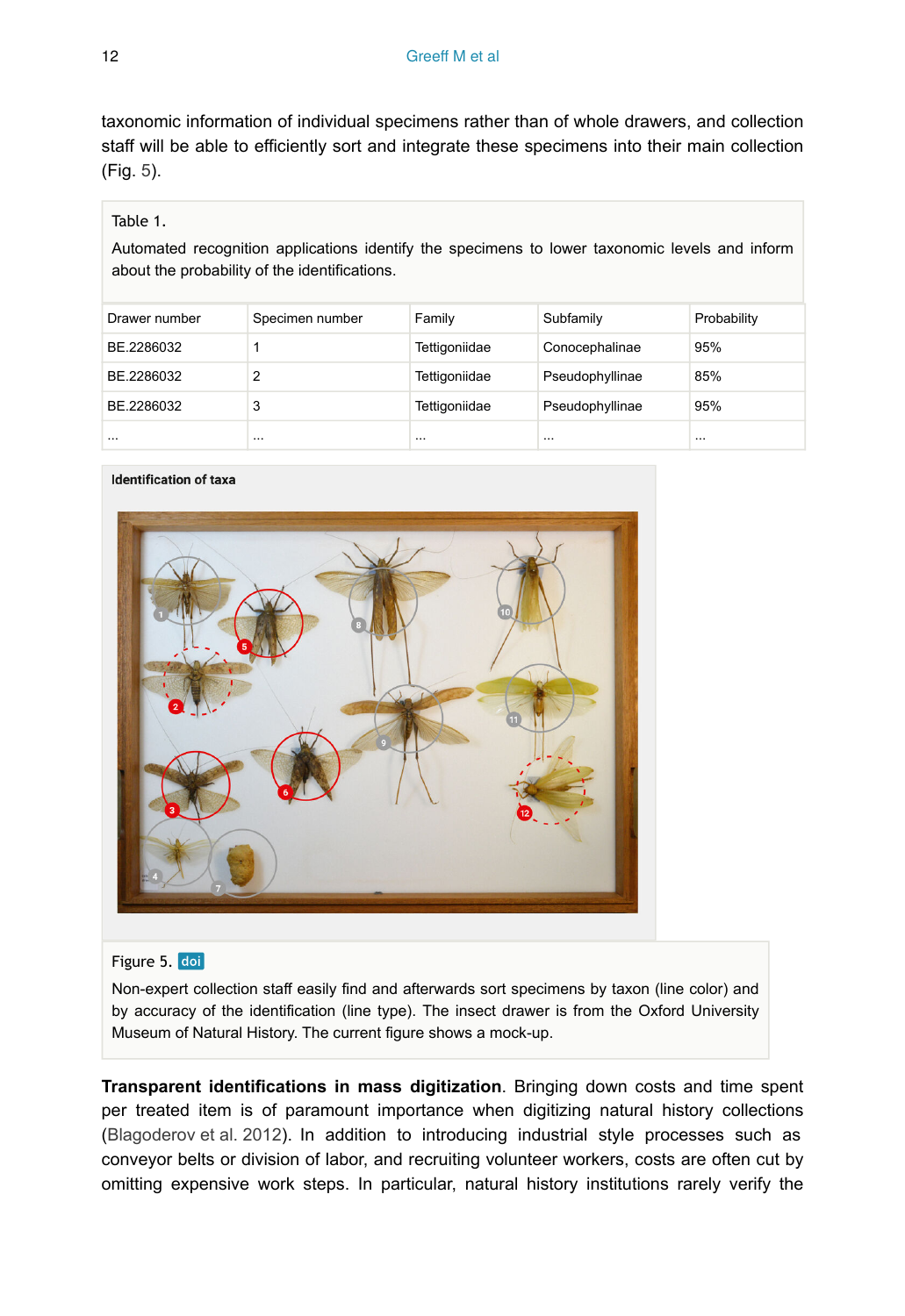taxonomic identifications of specimens prior to databasing [\(Scoble 2010](#page-18-12), [Oever and](#page-18-13) [Gofferje 2012\)](#page-18-13). If specimens are imaged, image recognition applications offer cheap and scalable means to improve data quality (Fig. [6\)](#page-12-0). Importantly, the recognition step can be repeated at any given point in time, thus allowing not only for verification of the past identification by humans, but also for regular updates of machine identifications in the future. When a taxon is split or synonymized, for instance, the algorithm would change the taxonomic identity of the specimen in the collection management system and inform the collection manager about necessary changes in the physical collection.

<span id="page-12-0"></span>

| Interface for automated taxon identification |                                                                        |                         |  |  |  |  |
|----------------------------------------------|------------------------------------------------------------------------|-------------------------|--|--|--|--|
| 000<br><b>Your search item</b>               | Identification results for accession number:<br>$=$<br>ZMA.INS.1276422 |                         |  |  |  |  |
|                                              | Graphium adonarensis<br>Papilionidae                                   | <b>O</b> select         |  |  |  |  |
|                                              | Graphium anthedon<br>Papilionidae                                      | $\bigcirc$ select       |  |  |  |  |
| ZMA.INS.1276422_1.jpg                        | Graphium doson<br>Papilionidae                                         | ○ select                |  |  |  |  |
| <b>Search</b>                                |                                                                        | <b>Save to database</b> |  |  |  |  |
|                                              |                                                                        |                         |  |  |  |  |

## Figure 6. doi

Mock-up of an interface for automated taxon identification. Naturalis holds over 500.000 specimens of unmounted, unsorted and often unidentified, papered butterflies and moths that were collected mostly in Europe and Asia over the past 200 years. In early 2016, Naturalis embarked on a 10-year-project to digitally identify all these specimens with the help of dedicated volunteers ([Caspers et al. 2019](#page-15-13)). Specimens are unpacked, photographed, had their label data registered and then repacked, still unmounted, for long-term storage. Specimen images were then dragged and dropped into a web-based interface to get a nearinstant response with multiple predictions about the taxonomic identity including probability values.

# **Challenges ahead**

A decade ago, the idea of using image recognition to share taxonomic knowledge between natural history collections would have seemed far-fetched. From a technical point of view this is no longer the case as is demonstrated by widely used field apps like iNaturalist, ObsIdentify [\(Schermer and Hogeweg 2018\)](#page-18-14) or PlantNet [\(Goëau et al. 2011,](#page-16-10) [Goëau et al.](#page-16-11) [2012](#page-16-11)). Based on expert validation, these apps have taken their place among traditional field guides and even started to replace the role of experts in identifying common species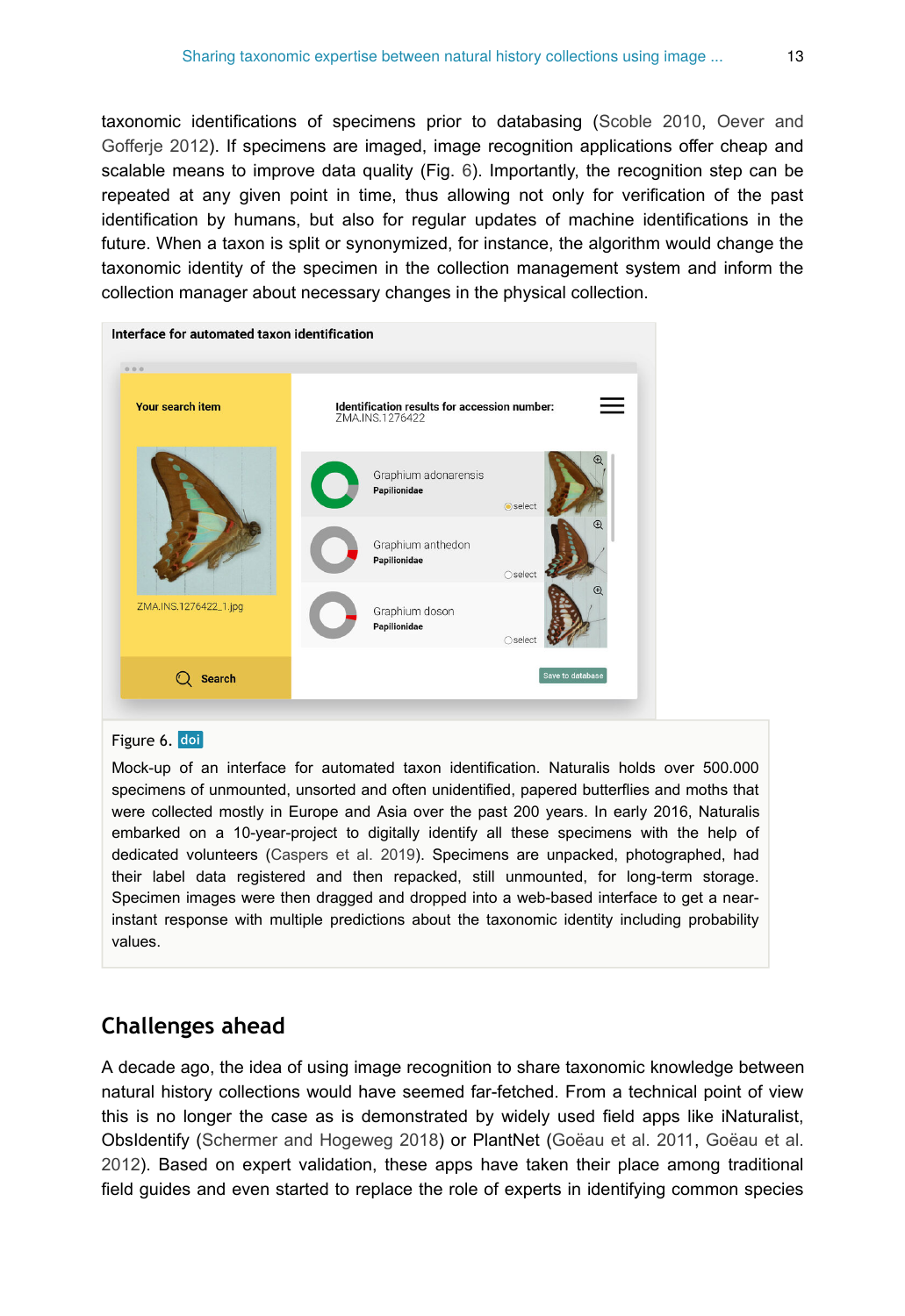observed outdoors. The challenges for the large-scale use of image recognition in collections as described in this paper are primarily organizational and concern standardization, coordination, (re-)use of existing and development of new infrastructure components, and rallying a community of contributors and users. The premise of the outlined proposal is that collections of all sorts and sizes can have a streamlined collaboration.

*Algorithms*. Even though most challenges ahead are organizational, machine learning still harbors some technical challenges of its own (e.g., [Høye et al. 2021\)](#page-16-5). One of them is that identifications will not always be correct. Incorrect identifications with a low computed probability are relatively easy to address; they can be either discarded or the probability can be recorded along with the identification in a collection management system for future reference. Incorrect identifications with a high computed probability are a bigger problem. It can have multiple causes ([Nguyen et al. 2015](#page-17-8), [Hein et al. 2019](#page-16-12)), but it occurs mainly when the dataset used to train the model differs significantly from the dataset that needs to be identified. For example, the method of preparation can be different between collections (e.g., open vs closed butterfly wings), the true taxon of a specimen being identified is not part of the original training database or there are taxa in which the distinction between species is quite difficult because of the range in biological variation. Without special measures, the output of the algorithm can be unpredictable. This so-called *open world* issue is well known in machine learning ([Bendale and Boult 2016](#page-15-14), [Geng et al. 2021\)](#page-16-13), but further study is needed to understand the difference between aleatoric (due to noise) and epistimic (due to lack of data) uncertainty in biodiversity machine learning models [\(Hüllermeier and Waegeman 2021\)](#page-17-9).

*Standardization*. One organizational endeavor is to further standardize and accelerate the digitization of natural history collections, ensuring that the images and metadata can be readily applied for image recognition. This applies to both taxonomical and geographical annotations. Even when no larger infrastructure as envisioned in this paper is built, this step is worthwhile and should be addressed by or in close collaboration with TDWG [\(Wieczorek et al. 2012,](#page-19-8) [Morris et al. 2013](#page-17-10)). It is of equal importance that the output of the models is standardized, considering aspects of accuracy and information about taxa included. It should be legible by faunistic databases, analogous to BibTeX in libraries [\(www.bibtex.org](http://www.bibtex.org)), as well as by the wide variety of collection management systems used in collections. As with manual identifications, it is necessary to record the identifier. Therefore, a commonly accepted and quotable versioning and provenance system for machine learning is necessary.

*Infrastructure*. Another challenge is the ownership and responsibility for the proposed ecosystem. Initially, one or several larger natural history institutions will need to build a large-scale digital infrastructure to allow for the generation, exchange, and application of image recognition models, as well as to provide a platform for a community to engage with one another. The different modules of the infrastructure can be developed by different parties. In addition, the different modules could be a combination of the repurposing of existing infrastructure components and tools and newly developed ones. Recently, a landscape and gap analysis on the automated services, tools, and workflows for extracting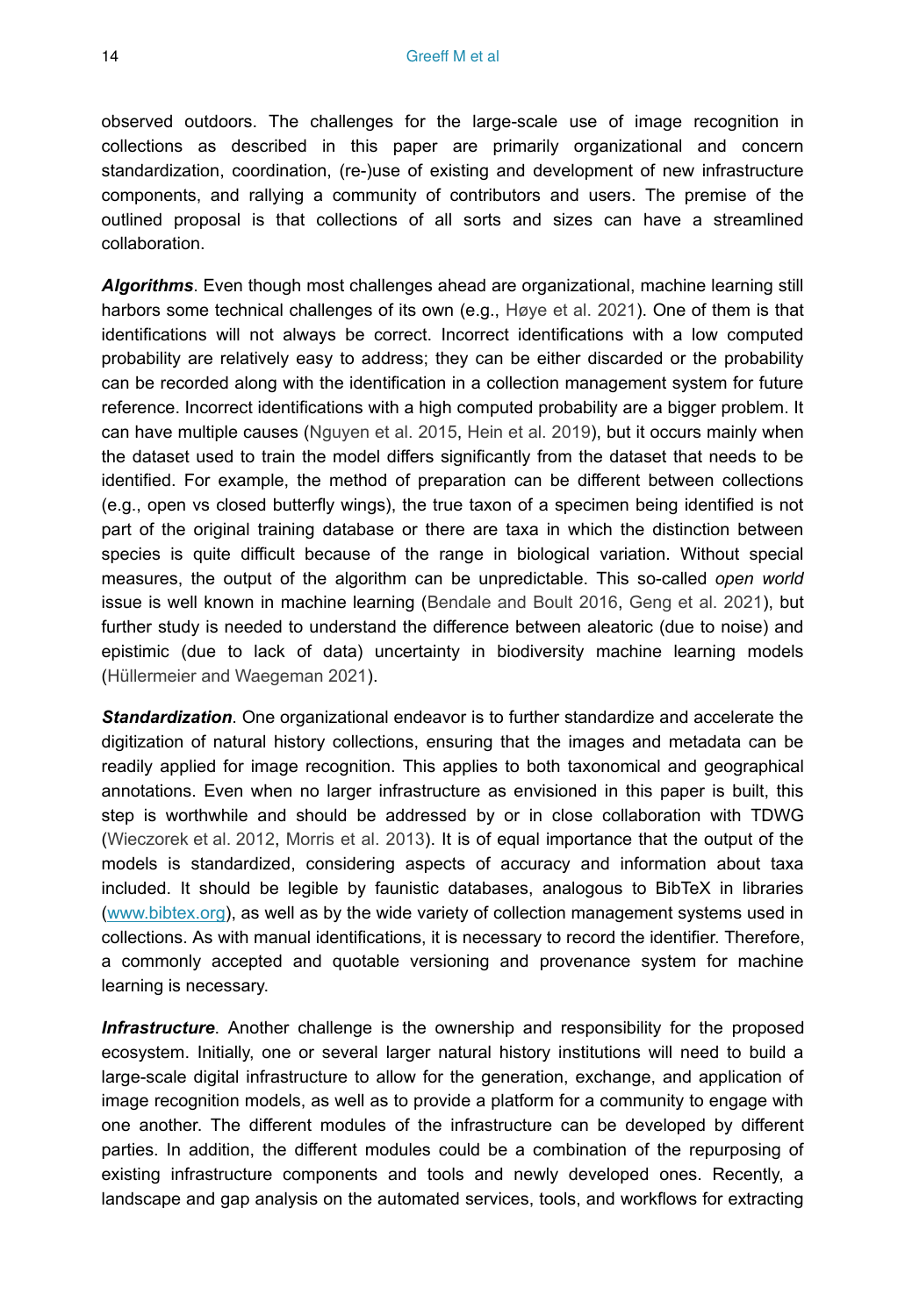information from images of natural history specimens and their labels was performed [\(Walton et al. 2020\)](#page-19-9). One could envision a similar exercise for the proposed modules. Collaborations between existing infrastructures like GBIF, Catalogue of Life, Zenodo [\(https://zenodo.org](https://zenodo.org)) amongst others, and initiatives such as DiSSCo and iDigBio could provide a framework for the repurpose of existing tooling and infrastructure components and newly developed ones. Having a standardized framework for storing and evaluating algorithms on well described datasets also provides the opportunity for the machine learning research community to compete on creating the best models in the form of challenges [\(Joly et al. 2020,](#page-17-11) [Little et al. 2020\)](#page-17-12). In the end, all modules need to fit and work together and be actively and sustainably maintained. The initial development can probably only be achieved through a grant from a national or international science foundation.

Once built, the viability of the machine learning ecosystem for collections depends on the level of contribution from its participants. Collection managers and curators would need to actively focus their capacities at collaborating with experts to identify and digitize collections, resulting in taxonomically validated and properly annotated images. Once shared, they can be used to (re)train image recognition models and benefit the entire community. Especially in the initial phase this will require a level of altruism, as contributing will take time and resources while the benefits will only become clear after a few years. The concept of *give and take* requires momentum and should be stimulated by the collections maintaining the infrastructure, ideally utilizing already existing cross-national collaborations for mobilizing collections and knowledge. Parallels of such a communitydriven approach can be found in the Barcode of Life project ([www.barcodinglife.org](http://www.barcodinglife.org)), which allows the exchange of DNA-barcodes between institutes, or OpenML [\(Vanschoren et al.](#page-19-10) [2014](#page-19-10)), which facilitates the exchange and analysis of large datasets.

# **Acknowledgements**

We are especially grateful to Rod Eastwood and Samuel Glauser for their discussion of and feedback on the current text.

# **References**

- <span id="page-14-1"></span>• Ärje J, Raitoharju J, Iosifidis A, Tirronen V, Meissner K, Gabbouj M, Kiranyaz S, Kärkkäinen S (2020) Human experts vs. machines in taxa recognition. Signal Processing: Image Communication 87: 115917. [https://doi.org/10.1016/j.image.](https://doi.org/10.1016/j.image.2020.115917) [2020.115917](https://doi.org/10.1016/j.image.2020.115917)
- <span id="page-14-0"></span>• Bakker FT, Antonelli A, Clarke JA, Cook JA, Edwards SV, Ericson PG, Faurby S, Ferrand N, Gelang M, Gillespie RG, Irestedt M, Lundin K, Larsson E, Matos-Maraví P, Müller J, von Proschwitz T, Roderick GK, Schliep A, Wahlberg N, Wiedenhoeft J, Källersjö M (2020) The Global Museum: natural history collections and the future of evolutionary science and public education. PeerJ 8: e8225. [https://doi.org/10.7717/](https://doi.org/10.7717/peerj.8225) [peerj.8225](https://doi.org/10.7717/peerj.8225)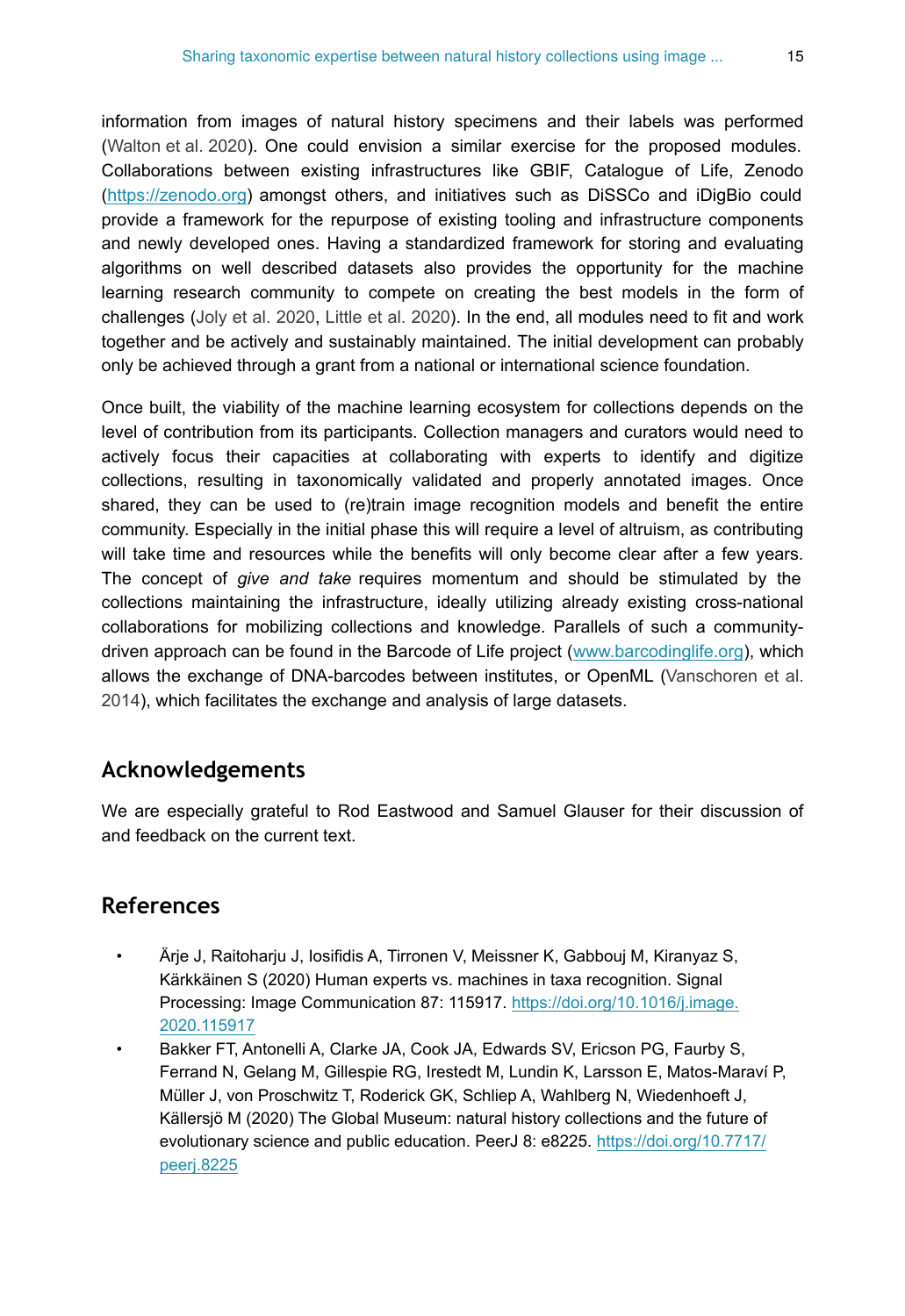- <span id="page-15-10"></span>• Bánki O, Döring M, Holleman A, Addink W (2018) Catalogue of Life Plus: innovating the CoL systems as a foundation for a clearinghouse for names and taxonomy. Biodiversity Information Science and Standards 2 <https://doi.org/10.3897/biss.2.26922>
- <span id="page-15-14"></span>• Bendale A, Boult TE (2016) Towards Open Set Deep Networks. 2016 IEEE Conference on Computer Vision and Pattern Recognition (CVPR) [https://doi.org/10.1109/cvpr.](https://doi.org/10.1109/cvpr.2016.173) [2016.173](https://doi.org/10.1109/cvpr.2016.173)
- <span id="page-15-12"></span>• Blagoderov V, Kitching I, Livermore L, Simonsen T, Smith V (2012) No specimen left behind: industrial scale digitization of natural history collections. ZooKeys 209: 133-146. <https://doi.org/10.3897/zookeys.209.3178>
- <span id="page-15-11"></span>• Caley MJ, O'Leary RA, Fisher R, Low‐Choy S, Johnson S, Mengersen K (2013) What is an expert? A systems perspective on expertise. Ecology and Evolution 4 (3): 231‑242. <https://doi.org/10.1002/ece3.926>
- <span id="page-15-7"></span>• Caron M, Misra I, Mairal J, Goyal P, Bojanowski P, Joulin A (2020) Unsupervised learning of visual features by contrasting cluster assignments. arXiv preprint (arXiv: 2006.09882). URL:<https://arxiv.org/pdf/2006.09882.pdf>
- <span id="page-15-13"></span>• Caspers M, Willemse L, Miracle EG, van Nieukerken EJ (2019) Butterflies in bags: permanent storage of Lepidoptera in glassine envelopes. Nota Lepidopterologica 42 (1): 1‑16.<https://doi.org/10.3897/nl.42.28654>
- <span id="page-15-8"></span>• Chavan V, Penev L (2011) The data paper: a mechanism to incentivize data publishing in biodiversity science. BMC Bioinformatics 12 [https://doi.org/10.1186/1471-2105-12](https://doi.org/10.1186/1471-2105-12-s15-s2) [s15-s2](https://doi.org/10.1186/1471-2105-12-s15-s2)
- <span id="page-15-6"></span>• Chen T, Kornblith S, Swersky K, Norouzi M, Hinton G (2020) Big self-supervised models are strong semi-supervised learners. arXiv preprint (arXiv:2006.10029). URL: [https://](https://arxiv.org/pdf/2006.10029.pdf) [arxiv.org/pdf/2006.10029.pdf](https://arxiv.org/pdf/2006.10029.pdf)
- <span id="page-15-9"></span>• Costello MJ, Michener WK, Gahegan M, Zhang Z, Bourne PE (2013) Biodiversity data should be published, cited, and peer reviewed. Trends in Ecology & Evolution 28 (8): 454‑461. <https://doi.org/10.1016/j.tree.2013.05.002>
- <span id="page-15-3"></span>• Culverhouse P, Williams R, Reguera B, Herry V, González-Gil S (2003) Do experts make mistakes? A comparison of human and machine identification of dinoflagellates. Marine Ecology Progress Series 247: 17‑25. <https://doi.org/10.3354/meps247017>
- <span id="page-15-2"></span>• Dhall A, Makarova A, Ganea O, Pavllo D, Greeff M, Krause A (2020) Hierarchical Image Classification using Entailment Cone Embeddings. 2020 IEEE/CVF Conference on Computer Vision and Pattern Recognition Workshops (CVPRW) [https://doi.org/10.1109/](https://doi.org/10.1109/cvprw50498.2020.00426) [cvprw50498.2020.00426](https://doi.org/10.1109/cvprw50498.2020.00426)
- <span id="page-15-5"></span>• Edwards JL (2004) Research and Societal Benefits of the Global Biodiversity Information Facility. BioScience 54 (6): 485‑486. [https://doi.org/](https://doi.org/10.1641/0006-3568(2004)054%5B0486:rasbot%5D2.0.co;2) [10.1641/0006-3568\(2004\)054\[0486:rasbot\]2.0.co;2](https://doi.org/10.1641/0006-3568(2004)054%5B0486:rasbot%5D2.0.co;2)
- <span id="page-15-4"></span>• Freitas TS, Montag LA, De Marco P, Hortal J (2020) How reliable are species identifications in biodiversity big data? Evaluating the records of a neotropical fish family in online repositories. Systematics and Biodiversity 18 (2): 181-191. [https://doi.org/](https://doi.org/10.1080/14772000.2020.1730473) [10.1080/14772000.2020.1730473](https://doi.org/10.1080/14772000.2020.1730473)
- <span id="page-15-1"></span>• Frick H, Stieger P, Scheidegger C (2019) SwissCollNet – A National Initiative for Natural History Collections in Switzerland. Biodiversity Information Science and Standards 3 <https://doi.org/10.3897/biss.3.37188>
- <span id="page-15-0"></span>• Gaston K, O'Neill M (2004) Automated species identification: why not? Philosophical Transactions of the Royal Society of London. Series B: Biological Sciences 359 (1444): 655‑667. <https://doi.org/10.1098/rstb.2003.1442>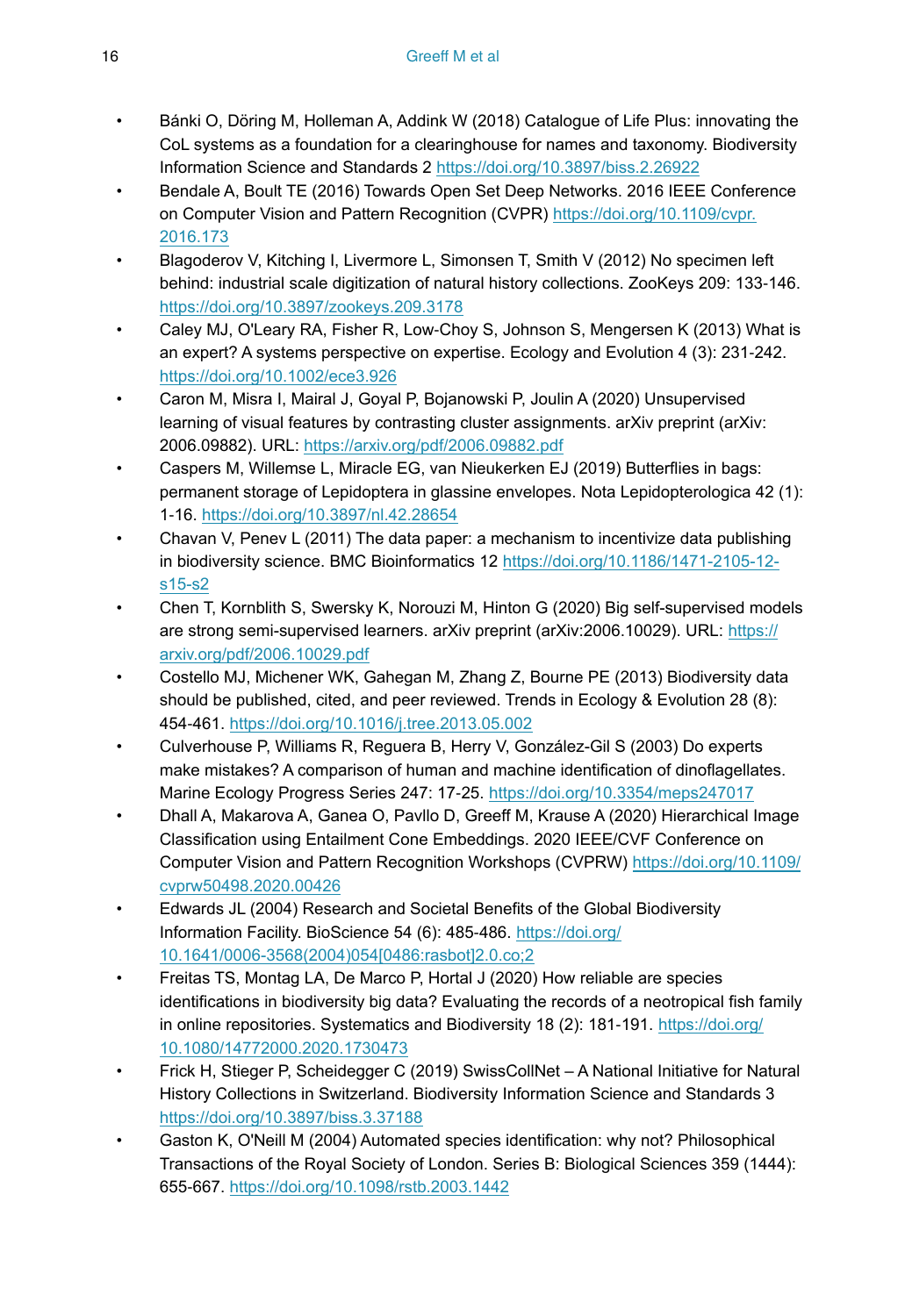- <span id="page-16-13"></span>• Geng C, Huang S, Chen S (2021) Recent Advances in Open Set Recognition: A Survey. IEEE Transactions on Pattern Analysis and Machine Intelligence 43 (10): 3614‑3631. <https://doi.org/10.1109/tpami.2020.2981604>
- <span id="page-16-10"></span>• Goëau H, Boujemaa N, Joly A, Selmi S, Bonnet P, Mouysset E, Joyeux L, Molino J, Birnbaum P, Bathelemy D (2011) Visual-based plant species identification from crowdsourced data. Proceedings of the 19th ACM international conference on Multimedia - MM '11813‑814. <https://doi.org/10.1145/2072298.2072472>
- <span id="page-16-11"></span>• Goëau H, Bonnet P, Barbe J, Bakic V, Joly A, Molino J, Barthelemy D, Boujemaa N (2012) Multi-organ plant identification. Proceedings of the 1st ACM international workshop on Multimedia analysis for ecological data - MAED '12 [https://doi.org/](https://doi.org/10.1145/2390832.2390843) [10.1145/2390832.2390843](https://doi.org/10.1145/2390832.2390843)
- <span id="page-16-7"></span>• Goodwin Z, Harris D, Filer D, Wood JI, Scotland R (2015) Widespread mistaken identity in tropical plant collections. Current Biology 25 (22). [https://doi.org/10.1016/j.cub.](https://doi.org/10.1016/j.cub.2015.10.002) [2015.10.002](https://doi.org/10.1016/j.cub.2015.10.002)
- <span id="page-16-8"></span>• Guo Y, Liu Y, Oerlemans A, Lao S, Wu S, Lew M (2016) Deep learning for visual understanding: A review. Neurocomputing 187: 27‑48. [https://doi.org/10.1016/j.neucom.](https://doi.org/10.1016/j.neucom.2015.09.116) [2015.09.116](https://doi.org/10.1016/j.neucom.2015.09.116)
- <span id="page-16-6"></span>• Hansen OP, Svenning J, Olsen K, Dupont S, Garner B, Iosifidis A, Price B, Høye T (2019) Species‐level image classification with convolutional neural network enables insect identification from habitus images. Ecology and Evolution 10 (2): 737-747. [https://](https://doi.org/10.1002/ece3.5921) [doi.org/10.1002/ece3.5921](https://doi.org/10.1002/ece3.5921)
- <span id="page-16-4"></span>• Hardisty A (2019) Provisional Data Management Plan for DiSSCo infrastructure. ICEDIG Deliverable D6.6 <https://doi.org/10.5281/zenodo.3532937>
- <span id="page-16-3"></span>• Hardisty A, Saarenmaa H, Casino A, Dillen M, Gödderz K, Groom Q, Hardy H, Koureas D, Nieva de la Hidalga A, Paul D, Runnel V, Vermeersch X, van Walsum M, Willemse L (2020) Conceptual design blueprint for the DiSSCo digitization infrastructure - DELIVERABLE D8.1. Research Ideas and Outcomes 6 [https://doi.org/10.3897/rio.](https://doi.org/10.3897/rio.6.e54280) [6.e54280](https://doi.org/10.3897/rio.6.e54280)
- <span id="page-16-12"></span>• Hein M, Andriushchenko M, Bitterwolf J (2019) Why ReLU Networks Yield High-Confidence Predictions Far Away From the Training Data and How to Mitigate the Problem. 2019 IEEE/CVF Conference on Computer Vision and Pattern Recognition (CVPR):41‑50. <https://doi.org/10.1109/cvpr.2019.00013>
- <span id="page-16-9"></span>• He K, Zhang X, Ren S, Sun J (2016) Deep Residual Learning for Image Recognition. 2016 IEEE Conference on Computer Vision and Pattern Recognition (CVPR):770-778. <https://doi.org/10.1109/cvpr.2016.90>
- <span id="page-16-1"></span>• Hoagland KE (1996) The taxonomic impediment and the convention on Biodiversity. Association of Systematics Collections Newsletter 24: 61‑62.
- <span id="page-16-0"></span>• Hobern D, Paul DL, Robertson T, Groom Q, Thiers B, Asase A, Luo M, Semal P, Woodburn M, Zschuschen E (2020) Advancing the Catalogue of the World's Natural History Collections. Biodiversity Information Science and Standards 4 [https://doi.org/](https://doi.org/10.3897/biss.4.59324) [10.3897/biss.4.59324](https://doi.org/10.3897/biss.4.59324)
- <span id="page-16-2"></span>• Hopkins GW, Freckleton RP (2002) Declines in the numbers of amateur and professional taxonomists: implications for conservation. Animal Conservation 5 (3): 245‑249. <https://doi.org/10.1017/s1367943002002299>
- <span id="page-16-5"></span>• Høye T, Ärje J, Bjerge K, Hansen OP, Iosifidis A, Leese F, Mann HR, Meissner K, Melvad C, Raitoharju J (2021) Deep learning and computer vision will transform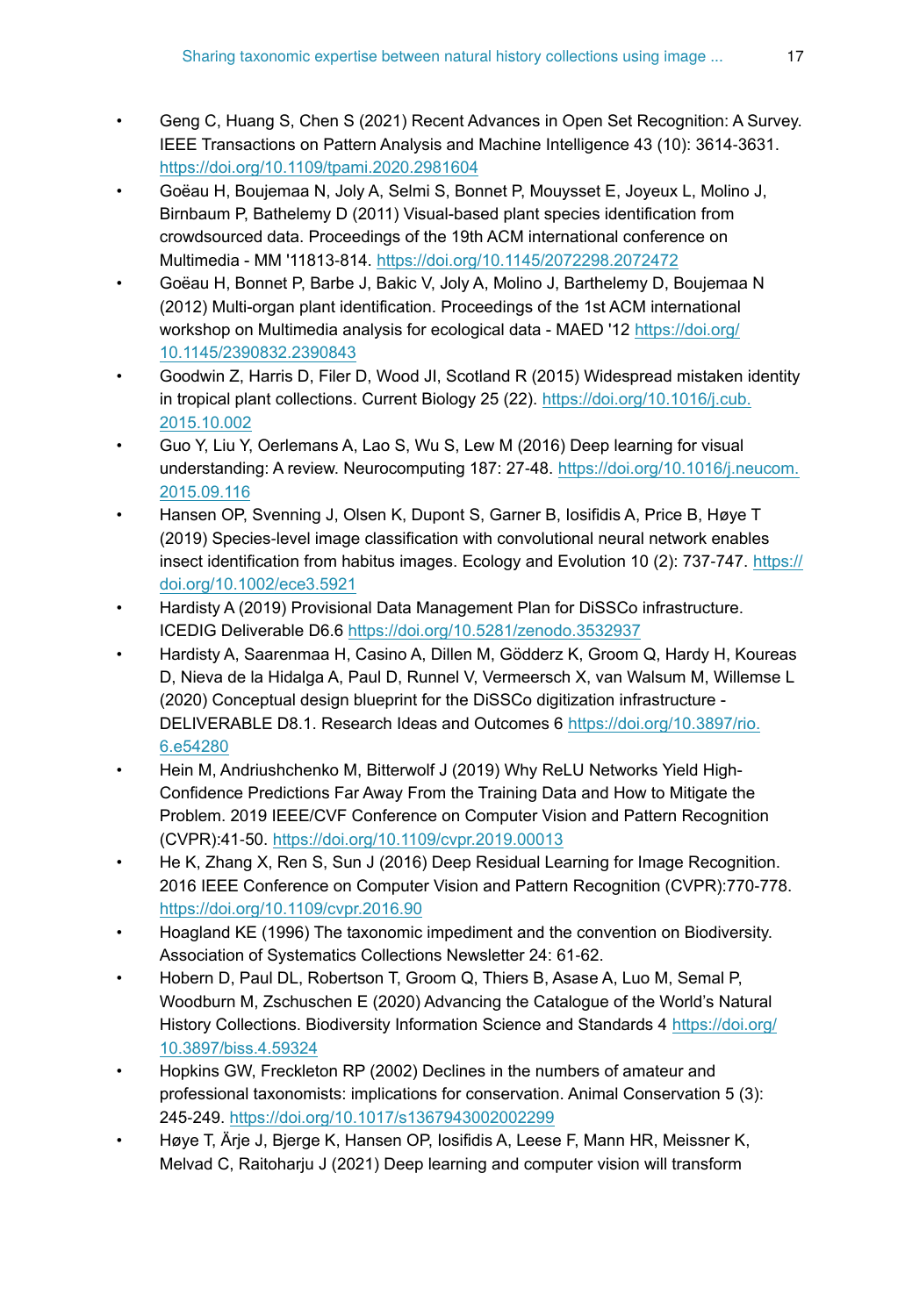entomology. Proceedings of the National Academy of Sciences 118 (2). [https://doi.org/](https://doi.org/10.1073/pnas.2002545117) [10.1073/pnas.2002545117](https://doi.org/10.1073/pnas.2002545117)

- <span id="page-17-9"></span>• Hüllermeier E, Waegeman W (2021) Aleatoric and epistemic uncertainty in machine learning: an introduction to concepts and methods. Machine Learning 110 (3): 457‑506. <https://doi.org/10.1007/s10994-021-05946-3>
- <span id="page-17-11"></span>• Joly A, Goëau H, Kahl S, Deneu B, Servajean M, Cole E, Picek L, Ruiz de Castañeda R, Bolon I, Durso A, Lorieul T, Botella C, Glotin H, Champ J, Eggel I, Vellinga W, Bonnet P, Müller H (2020) Overview of LifeCLEF 2020: A System-Oriented Evaluation of Automated Species Identification and Species Distribution Prediction. Lecture Notes in Computer Science342‑363. [https://doi.org/10.1007/978-3-030-58219-7\\_23](https://doi.org/10.1007/978-3-030-58219-7_23)
- <span id="page-17-12"></span>• Little DP, Tulig M, Tan KC, Liu Y, Belongie S, Kaeser-Chen C, Michelangeli FA, Panesar K, Guha RV, Ambrose BA (2020) An algorithm competition for automatic species identification from herbarium specimens. Applications in plant sciences 8 (6): e11365. <https://doi.org/10.1002/aps3.11365>
- <span id="page-17-3"></span>• MacLeod N, Benfield M, Culverhouse P (2010) Time to automate identification. Nature 467 (7312): 154‑155. <https://doi.org/10.1038/467154a>
- <span id="page-17-7"></span>• Mantle B, LaSalle J, Fisher N (2012) Whole-drawer imaging for digital management and curation of a large entomological collection. ZooKeys 209: 147-163. [https://doi.org/](https://doi.org/10.3897/zookeys.209.3169) [10.3897/zookeys.209.3169](https://doi.org/10.3897/zookeys.209.3169)
- <span id="page-17-5"></span>• Matsunaga A, Thompson A, Figueiredo R, Germain-Aubrey C, Collins M, Beaman R, MacFadden B, Riccardi G, Soltis P, Page L, Fortes JB (2013) A Computational- and Storage-Cloud for Integration of Biodiversity Collections. Proceedings of the IEEE 9th International Conference on e-Science:78‑87.<https://doi.org/10.1109/escience.2013.48>
- <span id="page-17-2"></span>• McGinley RJ (1993) Where's the management in collections management? International Symposium and First World Congress on the preservation and conservation of Natural History Collections 3: 309‑338.
- <span id="page-17-1"></span>• Meineke E, Davies TJ, Daru B, Davis C (2018) Biological collections for understanding biodiversity in the Anthropocene. Philosophical Transactions of the Royal Society B: Biological Sciences 374: 20170386.<https://doi.org/10.1098/rstb.2017.0386>
- <span id="page-17-6"></span>• Milošević D, Milosavljević A, Predić B, Medeiros A, Savić-Zdravković D, Stojković Piperac M, Kostić T, Spasić F, Leese F (2020) Application of deep learning in aquatic bioassessment: Towards automated identification of non-biting midges. Science of The Total Environment 711: 135160. <https://doi.org/10.1016/j.scitotenv.2019.135160>
- <span id="page-17-4"></span>• Mitchell T (1997) Machine Learning. McGraw-Hill Education, 414 pp.
- <span id="page-17-10"></span>• Morris RA, Barve V, Carausu M, Chavan V, Cuadra J, Freeland C, Hagedorn G, Leary P, Mozzherin D, Olson A, Riccardi G, Teage I, Whitbread G (2013) Discovery and publishing of primary biodiversity data associated with multimedia resources: The Audubon Core strategies and approaches. Biodiversity Informatics 8 (2): 185-197. <https://doi.org/10.17161/bi.v8i2.4117>
- <span id="page-17-0"></span>• National Academies of Sciences, Engineering, and Medicine (2020) Biological Collections: Ensuring Critical Research and Education for the 21st Century. The National Academies Press, Washington, 245 pp. [ISBN ISBN 978-0-309-49853-1] <https://doi.org/10.17226/25592>
- <span id="page-17-8"></span>• Nguyen A, Yosinski J, Clune J (2015) Deep neural networks are easily fooled: High confidence predictions for unrecognizable images. Proceedings of the IEEE Conference on Computer Vision and Pattern Recognition (CVPR):427‑436. [https://doi.org/10.1109/](https://doi.org/10.1109/cvpr.2015.7298640) [cvpr.2015.7298640](https://doi.org/10.1109/cvpr.2015.7298640)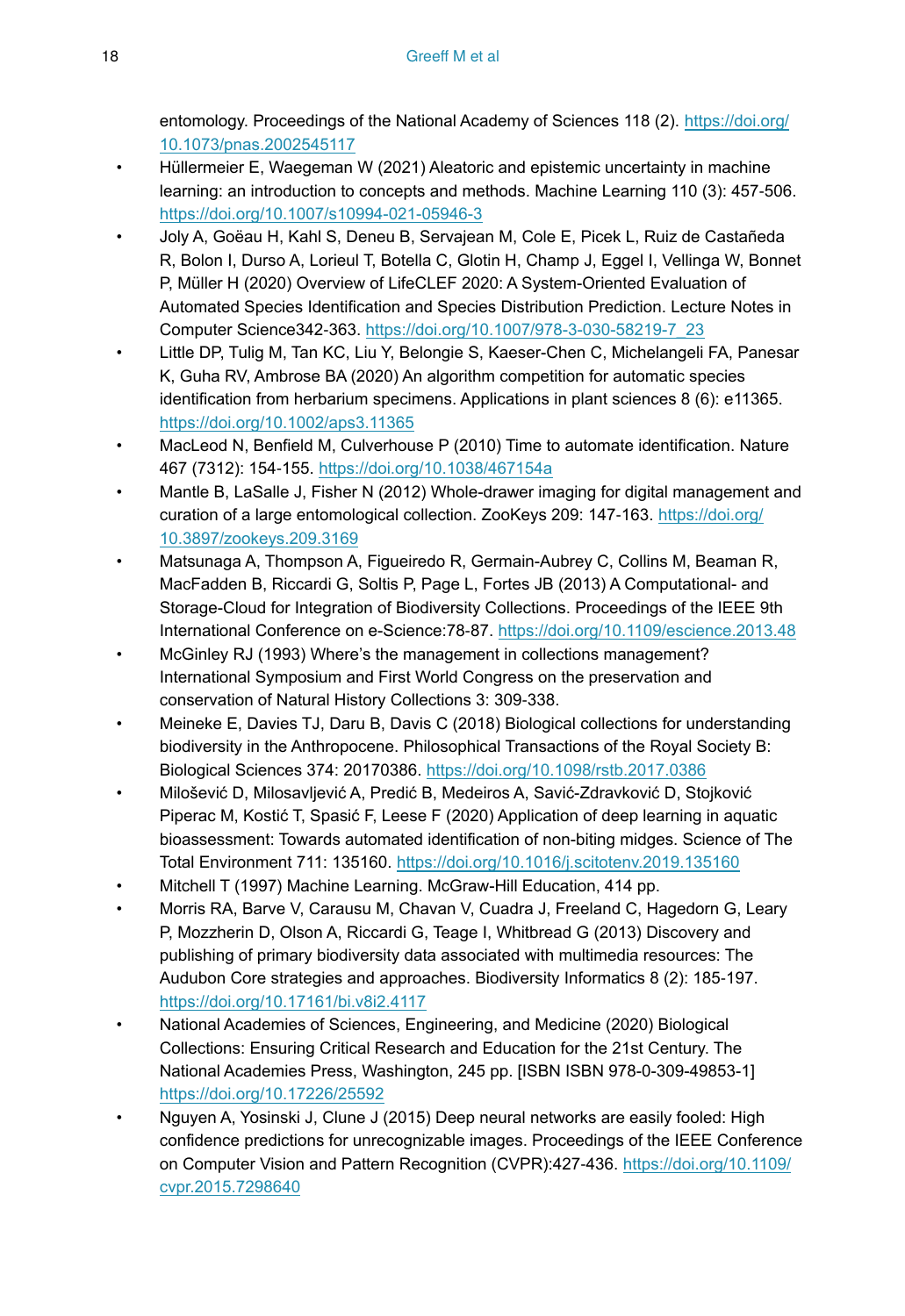- <span id="page-18-13"></span>• Oever JPvd, Gofferje M (2012) 'From Pilot to production': Large Scale Digitisation project at Naturalis Biodiversity Center. ZooKeys 209: 87-92. [https://doi.org/10.3897/](https://doi.org/10.3897/zookeys.209.3609) [zookeys.209.3609](https://doi.org/10.3897/zookeys.209.3609)
- <span id="page-18-11"></span>• Olsen E (2015) Museum specimens find new life online. New York Times.
- <span id="page-18-9"></span>• Parsons M (2013) The research data alliance: Implementing the technology, practice and connections of a data infrastructure. Bulletin of the American Society for Information Science and Technology 39 (6): 33‑36. <https://doi.org/10.1002/bult.2013.1720390611>
- <span id="page-18-1"></span>• Raes N, Casino A, Goodson H, Islam S, Koureas D, Schiller E, Schulman L, Tilley L, Robertson T (2020) White paper on the alignment and interoperability between the Distributed System of Scientific Collections (DiSSCo) and EU infrastructures - The case of the European Environment Agency (EEA). Research Ideas and Outcomes 6 [https://](https://doi.org/10.3897/rio.6.e62361) [doi.org/10.3897/rio.6.e62361](https://doi.org/10.3897/rio.6.e62361)
- <span id="page-18-14"></span>• Schermer M, Hogeweg L (2018) Supporting citizen scientists with automatic species identification using deep learning image recognition models. Biodiversity Information Science and Standards 2<https://doi.org/10.3897/biss.2.25268>
- <span id="page-18-3"></span>• Schuettpelz E, Frandsen PB, Dikow RB, Brown A, Orli S, Peters M, Metallo A, Funk VA, Dorr LJ (2017) Applications of deep convolutional neural networks to digitized natural history collections. Biodiversity data journal 5: e21139. [https://doi.org/10.3897/BDJ.](https://doi.org/10.3897/BDJ.5.e21139) [5.e21139](https://doi.org/10.3897/BDJ.5.e21139)
- <span id="page-18-12"></span>• Scoble M (2010) Rationale and Value of Natural History Collections Digitisation. Biodiversity Informatics 7 (2): 77‑80. <https://doi.org/10.17161/bi.v7i2.3994>
- <span id="page-18-6"></span>• Simonyan K, Zisserman A (2014) Very deep convolutional networks for large-scale image recognition. *arXiv preprint* (*arXiv:1409.1556*). URL: [https://arxiv.org/pdf/](https://arxiv.org/pdf/1409.1556.pdf(2014.pdf) [1409.1556.pdf\(2014.pdf](https://arxiv.org/pdf/1409.1556.pdf(2014.pdf)
- <span id="page-18-10"></span>• Simpson E, Roberts S (2015) Bayesian Methods for Intelligent Task Assignment in Crowdsourcing Systems. Decision Making: Uncertainty, Imperfection, Deliberation and Scalability1‑32. [https://doi.org/10.1007/978-3-319-15144-1\\_1](https://doi.org/10.1007/978-3-319-15144-1_1)
- <span id="page-18-4"></span>• Souza R, Azevedo L, Lourenço V, Soares E, Thiago R, Brandão R, Civitarese D, Vital Brazil E, Moreno M, Valduriez P, Mattoso M, Cerqueira R, Netto MS (2021) Workflow provenance in the lifecycle of scientific machine learning. Concurrency and Computation: Practice and Experience <https://doi.org/10.1002/cpe.6544>
- <span id="page-18-0"></span>• Suarez AV, Tsutsui ND (2004) The Value of Museum Collections for Research and Society. BioScience 54 (1): 66-74. [https://doi.org/](https://doi.org/10.1641/0006-3568(2004)054%5B0066:tvomcf%5D2.0.co;2) [10.1641/0006-3568\(2004\)054\[0066:tvomcf\]2.0.co;2](https://doi.org/10.1641/0006-3568(2004)054%5B0066:tvomcf%5D2.0.co;2)
- <span id="page-18-2"></span>• Sunderland B (2020) BioDex: Tales from an Adventure into App Development. ETH Library Lab Blog URL: [https://www.librarylab.ethz.ch/tales-from-an-adventure-into-app](https://www.librarylab.ethz.ch/tales-from-an-adventure-into-app-development/)[development/](https://www.librarylab.ethz.ch/tales-from-an-adventure-into-app-development/)
- <span id="page-18-5"></span>• Szegedy C, Wei Liu, Yangqing Jia, Sermanet P, Reed S, Anguelov D, Erhan D, Vanhoucke V, Rabinovich A (2015) Going deeper with convolutions. Proceedings of the IEEE Conference on Computer Vision and Pattern Recognition (CVPR):1‑9. [https://](https://doi.org/10.1109/cvpr.2015.7298594) [doi.org/10.1109/cvpr.2015.7298594](https://doi.org/10.1109/cvpr.2015.7298594)
- <span id="page-18-7"></span>• Szegedy C, Vanhoucke V, Ioffe S, Shlens J, Wojna Z (2016) Rethinking the Inception Architecture for Computer Vision. Proceedings of the IEEE Conference on Computer Vision and Pattern Recognition (CVPR):2818‑2826. [https://doi.org/10.1109/cvpr.](https://doi.org/10.1109/cvpr.2016.308) [2016.308](https://doi.org/10.1109/cvpr.2016.308)
- <span id="page-18-8"></span>• Tajbakhsh N, Shin J, Gurudu S, Hurst RT, Kendall C, Gotway M, Liang J (2016) Convolutional Neural Networks for Medical Image Analysis: Full Training or Fine